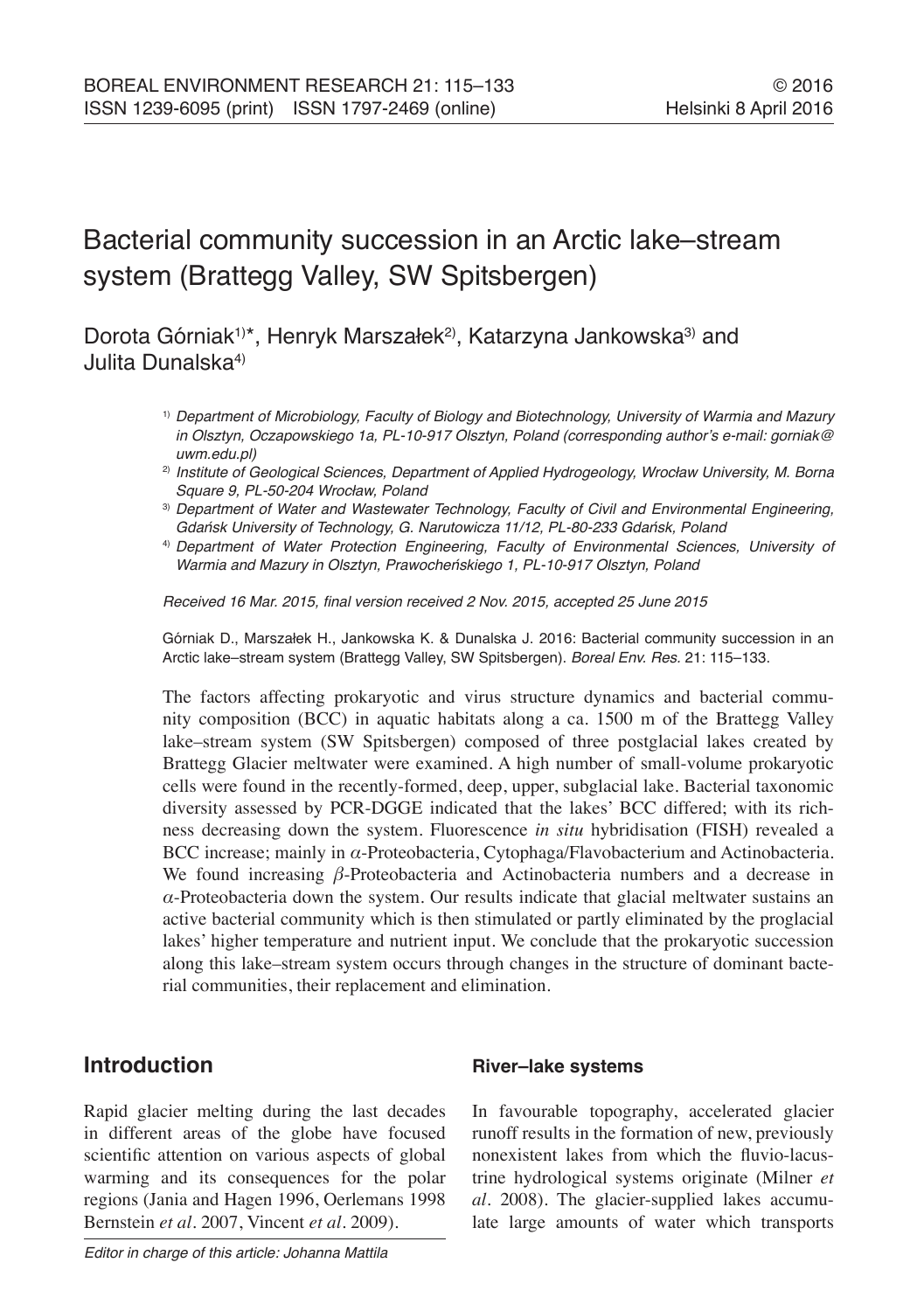nutrients and microorganisms to newly-formed proglacial lakes, affecting the microbial composition of those lakes (Mindl *et al.* 2007). The newly-formed habitat colonization can also occur by transfer of organisms from other habitats containing developed microbiota. Major roles are played by surface runoff (Crump *et al.* 2012), airborne transport (Shinn *et al.* 2003, Harding *et al.* 2011), animal migrations (Mindl *et al.* 2007, Van Geest *et al.* 2007) and sea aerosols (Bigg and Leck 2001).

The rivers flowing through the lakes form a fluvial–lacustrine system with combined lentic (lake) and lotic (river) landscape "patches", together with the transitory zones between them. This system provides transport and exchange of matter and microorganisms. The lakes are specific places in this system where particle selection and transported matter sedimentation occur (Milner *et al.* 2008). These enable selection and exchange of planktonic organisms with different reproduction strategies.

### **Glaciers as a source of nutrients and microorganisms**

Currently, glaciers are seen not only as an abiotic cryosphere component but also as environments (ecosystems) inhabited by microbial life (Hodson *et al.* 2008) harbouring viruses, autotrophic and heterotrophic bacteria, protists and algae (Skidmore *et al.* 2000, Christner *et al.* 2003, Foong *et al.* 2010, Stibal *et al.* 2012, Cameron *et al.* 2012, Hell *et al.* 2013, Bellas *et al.* 2013, Mieczan *et al* 2013). Microorganisms in glaciers were found in many habitats: on glacial surfaces (Yoshimura *et al.* 1997, Zeng *et al.* 2013, Mieczan *et al.* 2013), in ice cores (Skidmore *et al.* 2000, Christner *et al.* 2003, Segawa *et al.* 2010), glacial streams (Elster *et al.* 1997, Battin *et al.* 2001, Wilhelm *et al.* 2013), drainage systems of glaciers (Řehák *et al.* 1990), subglacial sediments (Foght *et al.* 2004, Bhatial *et al.* 2006) and glacier beds (Sharp *et al.* 1999). Abundant and active microbial communities are found in glacier's cryoconite holes (Mueller *et al.* 2001, Hodson *et al.* 2008, Bellas *et al.* 2013). Glaciers are also places of accumulation of organic matter and nutrients (Hodson *et al.* 2004,

Stibal *et al.* 2008, Hood *et al.* 2009). Melting glaciers mobilise ice-locked organic matter with implications for downstream carbon cycling (Singer *et al.* 2012) and heterotrophic activity (Milner *et al.* 2009). For proglacial microbial communities, besides meltwater an additional source of nutrients is glacial flour generated by glacial erosion (Hodson *et al.* 2004, 2005). In the summer, meltwater with fine-grained particles generated by glacial erosion and abrasion of solid material is introduced to nearby situated proglacial lakes (Priscu *et al.* 2002).

### **Bacterial community composition shift**

One of the basic problems in microbial ecology of the polar regions is to understand the processes that underpin the composition of communities (Pavoine and Bonsall 2011, Barberán *et al.* 2014). Most studies of bacterial community composition have focused only on single environment types, such as lakes or streams. Comparisons across environments are less common (Dolan 2005, Crump *et al.* 2007) and interactions among organisms populating these environments are rarely investigated (Crump *et al.* 2004, Adams *et al.* 2014). The data currently available suggest that bacterial community composition in freshwater is controlled by dispersal (biogeography) or environmental factors (habitat quality), or both, and that these controls operate across a spatial range from local to regional. Variations in bacterioplankton community composition, assessed by PCR-based community fingerprinting techniques, often correlate with physical, chemical and biological factors (Muylaert *et al.* 2002, Yannarell and Triplett 2004). Bacteria were identified as members of globally-distributed freshwater phylogenetic clusters within the *α*- and *β*-Proteobacteria, the Cytophaga–Flavobacteria–Bacteroides group and the Actinobacteria (Crump *et al.* 2003). Data on microbial succession in arctic fluviallacustrine systems are rare (Mindl *et al.* 2007, Milner *et al.* 2009). The studies are mainly focused on the changes in bacterial community composition on a geographical scale (e.g. Crump *et al.* 2007). While glaciers in recent years have become increasingly recognized as a habitat for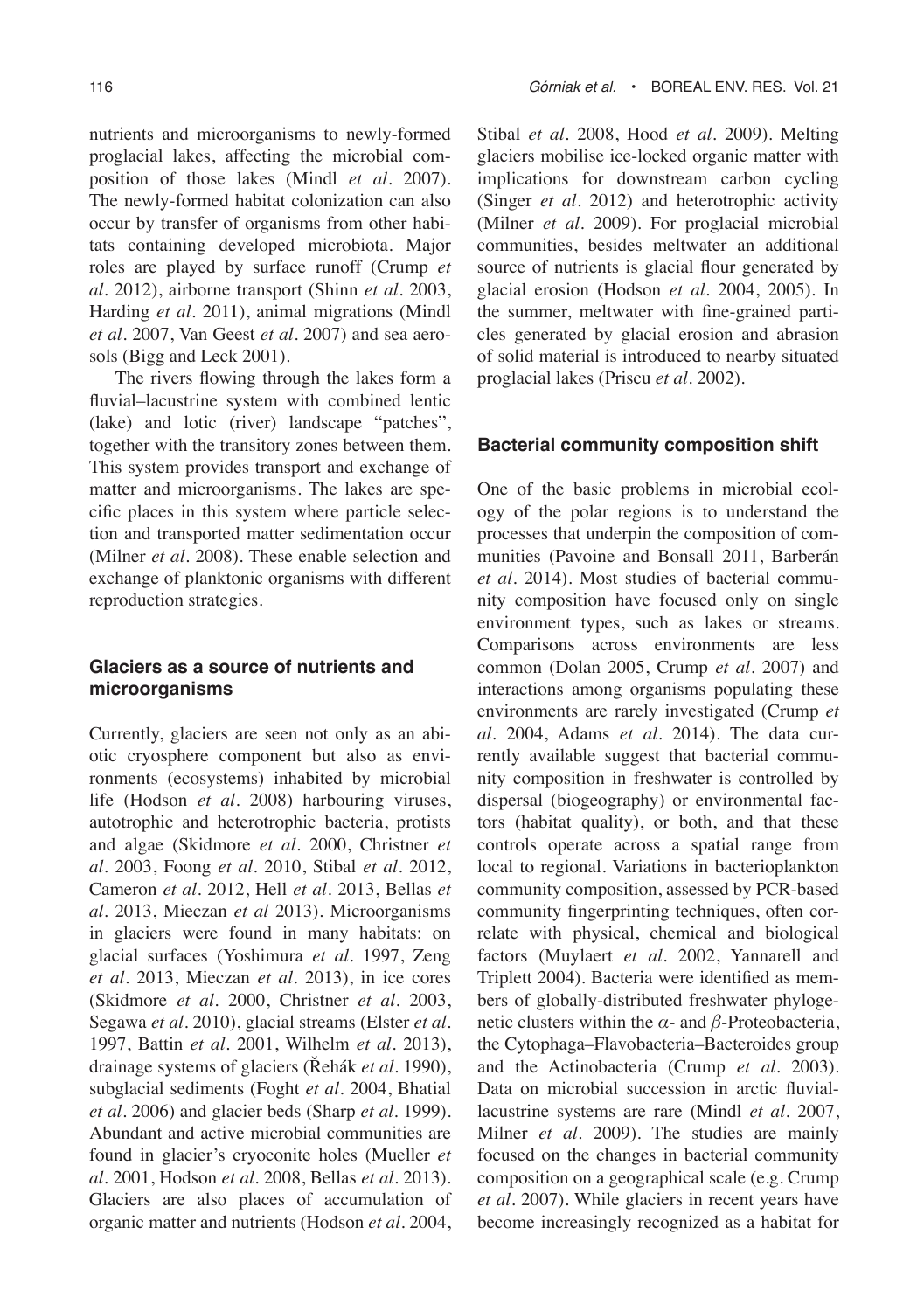diverse and active microbial communities, the microbial ecology of supraglacial lakes, against the background of the observed climate changes, remain poorly understood. It is particularly interesting that deep mountain lakes are emerging at the foot of glaciers, and these rapidly-formed hydrologically-connected systems now provide a unique opportunity to study initial formation, colonization and development of microbial succession in a fluvio-lacustrine system along the chronosequences.

### **Arctic Brattegg Valley lake–stream system**

The Brattegg Valley lake–stream system is an example of a multi-related system, with variable hydrology, trophy and lake systems. The aim of this study was to assess the spatial shifts in prokaryotes abundance and diversity along a longitudinal transect down from the three proglacial lakes. We also evaluated the effects of bacterial growth limiting factors, such as temperature and nutrient content along the valley transect. Our particular interest was centred on assessing the changes in the prokaryotic plankton of this ecologically diverse ecosystem and on the continuum of the supraglacial meltwater stream and pelagic communities in adjacent lakes along this transect.

We hypothesized that in a connected series of lakes, the lake communities changed with distance from the upstream lake and with changes in environmental conditions, considerably affecting the structure of the lakes' microbiocenosis and their species richness.

# **Material and methods**

#### **Study area**

The Brattegg river valley is located in Wedel Jarlsberg Land, near the SW coast of Spitsbergen. In summer, the valley is usually devoid of snow cover. Permanent snow cover is generally formed in the second half of September and lasts until the first decade of June (Przybylak and Araźny 2006). The area comprises a part of the coast belonging to the catchment of the Brattegg river. This catchment, with an area of  $8.2 \text{ km}^2$ , represents a typical partly-glaciered arctic lakeriver system composed of three lakes (upper, middle and Lake Myrktjørna located below the first two) of different sizes (9.1, 1.3 and 13.6 ha, respectively) and depths (max. 40.3, 6.7 and 6.9 m, respectively), connected by the Brattegg river (Fig. 1). Only a small part of the catchment  $(0.37 \text{ km}^2)$ , is permanently ice-covered. Three of the lakes differ, not only in the morphometric parameters, but also in the time of formation. The Brattegg river originates in the upper (young, deep and cold) cirque lake recharged from glacial ablation which is situated at an altitude of  $\sim$ 234 m a.s.l. Farther down, having crossed the frontal moraine, it falls into the middle small lake situated at 139 m a.s.l. and then flows over dertitial massif rocks to the large (and oldest) Lake Myrktjørna (72 m a.s.l.). The first bathymetric measurements of these lakes were made in 2011 by D. Górniak and H. Marszałek. From Lake Myrktjørna, the river flows through the belt of the older moraine at 95 m a.s.l. into the valley to join the outflow from the Werenskiold glacier and flows into Nottingham Bay of the Greenland Sea. The length of the river, including the lakes, is only 4.05 km. The orographic borders of the catchment area are formed by the summits of Angellfjellet (590.6 m), Brattegg (645.0 m), Jahnfjellet (643.0 m) and Gullichsenfjellet (583.0 m). The slope of the river is substantial, with an average of 6% (Marszałek and Wąsik 2013). Basic lake environmental parameters are given in Table 1.

### **Sample collection**

Water samples were collected at 9 stations along the Brattegg Valley lake–stream system during the summers of 2010 and 2011 (in the first half of August) (Fig. 1). Each year, samples were taken twice at an interval of three weeks. Since the obtained values of microbiological parameters in both seasons were similar, average values are presented here. Samples from lake inlets and outlets were taken from a depth of  $\leq 0.25 - 0.5$  m and approximately 1.5 m from the shores. Samples of surface water  $(\leq 0.5 \text{ m})$  from above the deep-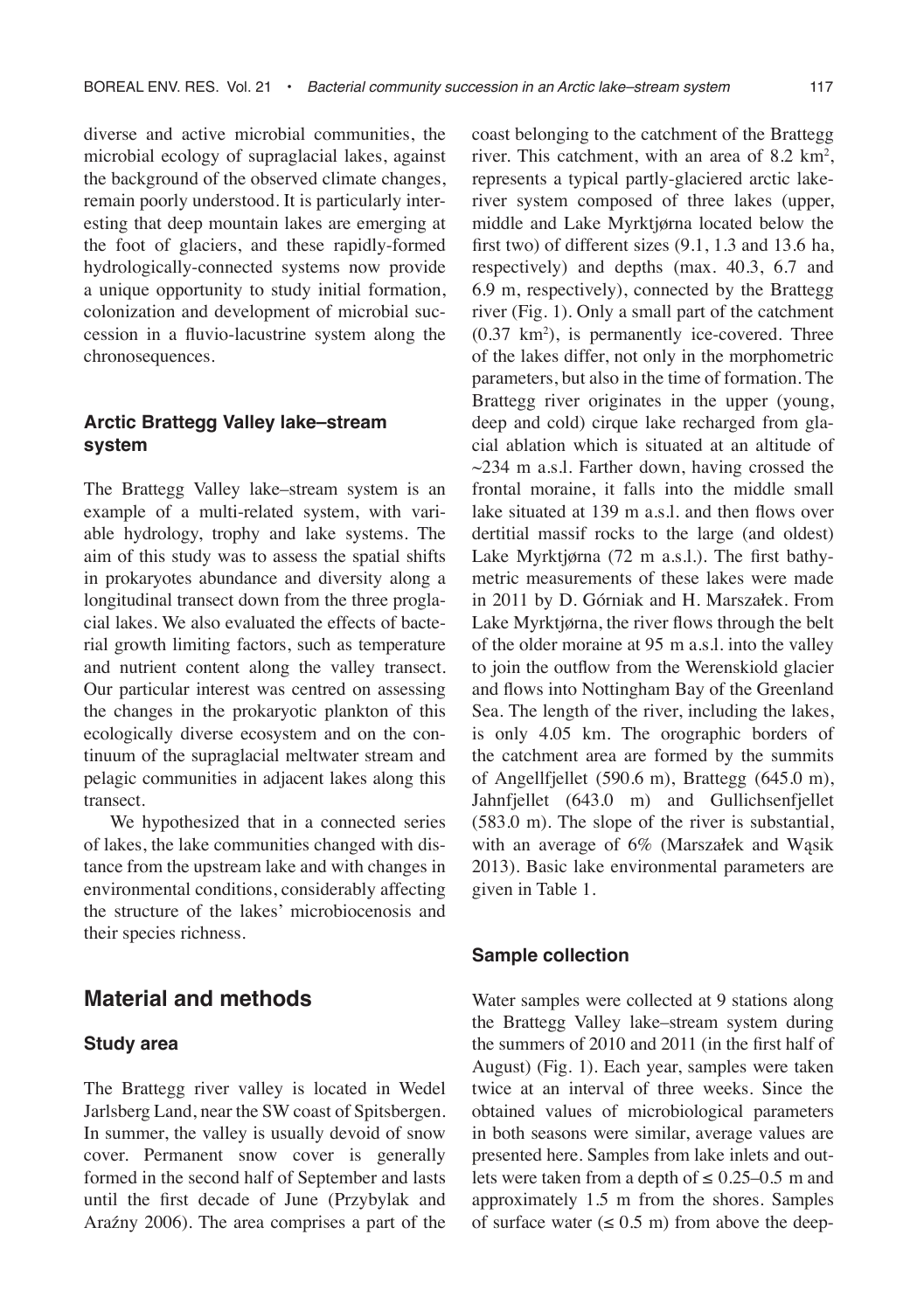

**Fig. 1**. Brattegg Valley lake–stream system and locations of sampling sites (gray dots).

est points of the lakes were collected with a 5-l Niskin bottle cast from a small pontoon. All samples were transferred to sterile acid-washed polyethylene 2-l containers previously rinsed with distilled water, and immediately transported to the nearby field laboratory at the Wrocław University "Baranowski" summer research station. The samples were processed within two hours after return to the field laboratory. Filtration for microscopic examination, as well as chlorophyll *a*, dissolved organic carbon (DOC) concentration and total suspended solids (TSS) were all analysed in the field laboratory and cells for molecular examination were deposited on polycarbonate membranes by vacuum filtration.

#### **Environmental conditions**

The surface water temperature, conductivity, dissolved oxygen (DO) and pH were measured *in situ* at the sampling sites using the WTW GmbH (Germany) equipment. Chlorophyll *a* (Chl *a*), dissolved organic carbon (DOC), total nitrogen  $(N_{\text{tot}})$ , N-NH<sub>4</sub>, N-NO<sub>3</sub>, P-PO<sub>4</sub>, and total suspended solids (TSS) contents were determined. Alkalinity was measured in the laboratory by colorimetric titration with HCl. The chemical composition of

water, including major ions and trace elements, was determined using an atomic adsorption spectrometry (AAS) method with graphite tray (Perkin-Elmer GmbH, Germany) in triplicates.

### **Chlorophyll** *a* **concentration**

Samples for chlorophyll-*a* estimation (500 ml) were filtered onto Whatman GF/F filters  $(Ø 25)$ mm) and stored frozen at –20 °C. Chlorophyll *a*  (corrected for phaeo-pigments) was then extracted with 96% ethanol and measured by the Shimadzu UV/VIS 1200 spectrophotometer according to Nusch (1980) using an excitation wavelength of 435 nm and an emission wavelength of 675 nm. Standards (Spinach; C-5753) were obtained from Sigma (Germany).

### **Dissolved organic carbon (DOC) concentration**

Forceps and plastics were soaked in 10% Decon 90 (Decon Laboratories) detergent for > 2 days and thoroughly rinsed in Milli-Q water. Samples were vacuum-filtered through a  $\varnothing$  25 mm,  $0.2 \mu$ m pore-size polycarbonate membrane and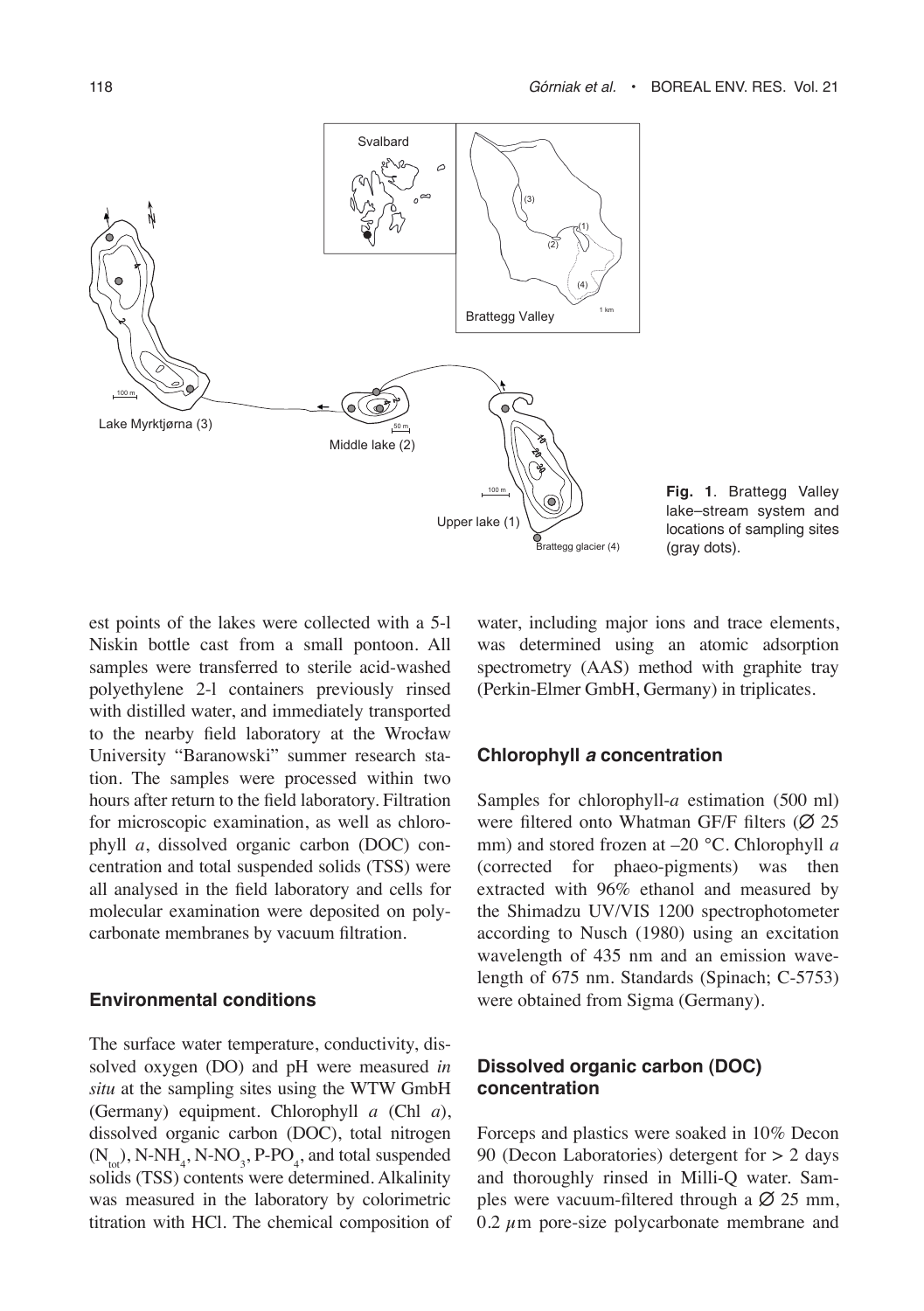| 5<br>I<br>$\frac{1}{2}$                                        | $1000.7005 = C$ e<br>ה ההה                       |                                    |
|----------------------------------------------------------------|--------------------------------------------------|------------------------------------|
| $l$ ley lake-stream system. $DO = di$ s                        | - ^ ^ ^ ^ - 1<br>$\sim$ lleb edge average cell v |                                    |
| Districts<br>Districts<br>י האמוני ב                           | ה הוה היה ה'                                     |                                    |
| haractorizing the Brattong<br>וכן אוישוועוועוועוועווען נוס     | solids; TCN = total cell number; PB = prokary    |                                    |
| i<br>5<br>j<br>$\overline{ }$<br>ואמו ומיו היימ<br>)<br>5<br>Ž | ं<br>र                                           | π<br>π                             |
| nmental ar<br>¢<br>ׇ֚֘                                         | n<br>Et<br>j<br>ین<br>= "<br>¢<br>ļ<br>ļ         | $\text{nod} = \text{ho}$<br>j<br>Ó |
| í<br>Se se                                                     | Š                                                | ſ<br>j<br>l                        |
|                                                                |                                                  |                                    |

| Table 1. Sampling locations, and environmental and microbiological parameters characterizing the Brattegg Valley lake-stream system. DO = dissolved oxygen; DOsat<br>= dissolved oxygen saturation; TSS = total suspended solids; TCN = total cell number; PB = prokaryote biomass; ACV = average cell volume; Cocci, curved, rods = cell<br>morphotypes; VLP = virus-lake particles. nd = no. data |                                            |                              |                                                 |                              |                               |                              |                              |                                          |                              |
|-----------------------------------------------------------------------------------------------------------------------------------------------------------------------------------------------------------------------------------------------------------------------------------------------------------------------------------------------------------------------------------------------------|--------------------------------------------|------------------------------|-------------------------------------------------|------------------------------|-------------------------------|------------------------------|------------------------------|------------------------------------------|------------------------------|
| Variable                                                                                                                                                                                                                                                                                                                                                                                            |                                            | Upper lake                   |                                                 |                              | Middle lake                   |                              |                              | Myrktjørna                               |                              |
|                                                                                                                                                                                                                                                                                                                                                                                                     | Inlet                                      | Surface                      | Outlet                                          | Inlet                        | Surface                       | Outlet                       | Inlet                        | Surface                                  | Outlet                       |
| Coordinates                                                                                                                                                                                                                                                                                                                                                                                         | N., 016, 80 <sub>°</sub> Z<br>15°16'11.0"E | 15°15'20.3"E<br>77°03′16.7″N | 15°15'22.4"E<br>77°03'16.6"N                    | 15°15'33.8"E<br>77°03'09.8"N | 15°14'33.8"E<br>77°03'09.3''N | 15°14'11.2"E<br>77°03'08.9"N | 15°14'36.2"E<br>77°03'20.7"N | I5°12'36.2"E<br>77°03'20.7"N             | 15°12'11.3"E<br>77°03'45.2"N |
|                                                                                                                                                                                                                                                                                                                                                                                                     |                                            | 9.05                         |                                                 |                              | $\frac{88}{1}$                |                              |                              | 13.63                                    |                              |
| Area (ha)<br>Altitude (m a.s.l.)                                                                                                                                                                                                                                                                                                                                                                    | 256                                        | 234                          | 232                                             | 141                          | 139                           | 138                          | 74                           |                                          | $\overline{K}$               |
| Max depth (m)                                                                                                                                                                                                                                                                                                                                                                                       |                                            |                              |                                                 |                              |                               |                              |                              |                                          |                              |
| Temperature (°C)                                                                                                                                                                                                                                                                                                                                                                                    |                                            |                              | $\frac{6}{1}$                                   |                              |                               | 0.9                          | 4.5                          |                                          |                              |
| Conductivity (µS cm <sup>-1)</sup>                                                                                                                                                                                                                                                                                                                                                                  | 22.9                                       |                              |                                                 |                              |                               |                              |                              | 2000 1000<br>2000 2000<br>2000 2000      |                              |
|                                                                                                                                                                                                                                                                                                                                                                                                     |                                            |                              |                                                 |                              |                               |                              |                              |                                          |                              |
|                                                                                                                                                                                                                                                                                                                                                                                                     | $1.90$<br>$18.2$<br>$18.7$                 |                              |                                                 |                              |                               |                              |                              |                                          |                              |
| DO (mg l <sup>-1</sup> )<br>DOsat (%)<br>TSS (mg l <sup>-1</sup> )<br>pH                                                                                                                                                                                                                                                                                                                            |                                            |                              |                                                 |                              |                               |                              |                              |                                          |                              |
|                                                                                                                                                                                                                                                                                                                                                                                                     |                                            |                              |                                                 |                              |                               |                              |                              |                                          |                              |
| $TCN$ ( $\times$ 10 <sup>6</sup> cells ml <sup>-1</sup> )                                                                                                                                                                                                                                                                                                                                           | 885<br>0.85<br>0.7<br>0.9                  |                              | 6<br>623 - 03<br>623 - 03<br>63 - 03<br>63 - 03 |                              |                               |                              |                              | 7.24<br>1.05<br>0.1 63<br>12.71<br>15.67 |                              |
| PB (µg C I <sup>-1</sup> )<br>ACV (µm <sup>3</sup> )                                                                                                                                                                                                                                                                                                                                                |                                            |                              |                                                 |                              |                               |                              |                              |                                          |                              |
|                                                                                                                                                                                                                                                                                                                                                                                                     |                                            |                              |                                                 |                              |                               |                              |                              |                                          |                              |
| Rods (% in TCN)                                                                                                                                                                                                                                                                                                                                                                                     | 88.0<br>10.2<br>2.43                       | 0.05<br>80.65                | 84.78                                           |                              |                               |                              |                              |                                          |                              |
| Cocci (% in TCN)                                                                                                                                                                                                                                                                                                                                                                                    |                                            | 16.74                        | 9.82                                            |                              | 9.92                          |                              | 9.66                         |                                          |                              |
| Curved (% in TCN)<br>VLP (x 10 <sup>6</sup> ml <sup>-1</sup> )                                                                                                                                                                                                                                                                                                                                      |                                            |                              |                                                 |                              |                               |                              |                              |                                          |                              |
|                                                                                                                                                                                                                                                                                                                                                                                                     | $\overline{E}$                             | 262<br>171<br>176            | 5.41<br>1.53<br>1.72                            | 8.07<br>1.07<br>1.98         | $4.32$<br>0.62<br>1.24        | 88<br>0.68<br>1.32           | 9.57<br>0.68<br>1.21         | 2.59<br>2.47                             | $2.61$<br>1.64               |
| VLP/TCN ratio                                                                                                                                                                                                                                                                                                                                                                                       | pp                                         |                              |                                                 |                              |                               |                              |                              |                                          |                              |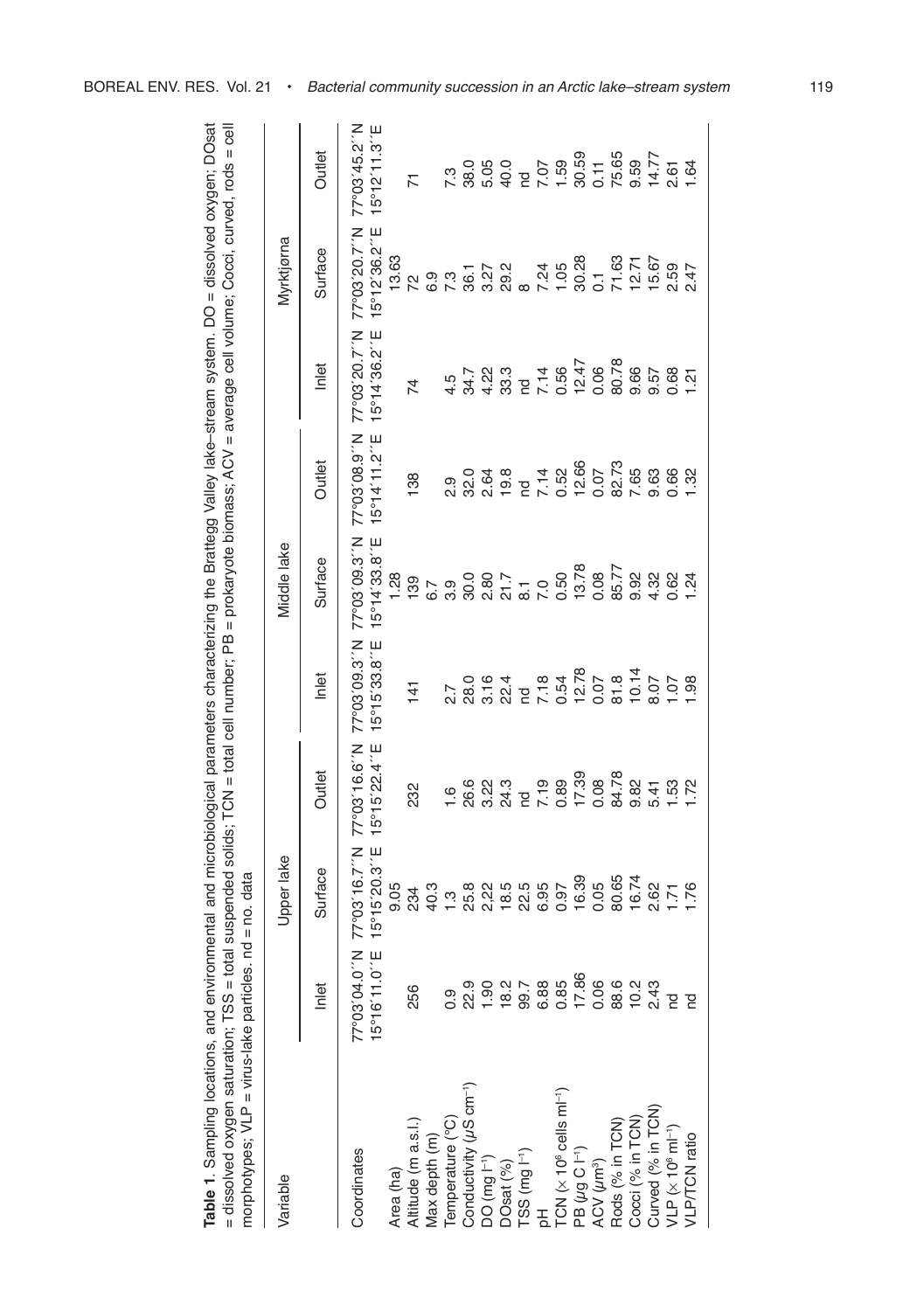the filtrate was collected directly into Falcon tubes and frozen at  $-20$  °C for measurement. Analyses were performed with a Shimadzu TOC 5000 total organic carbon analyser calibrated with a prepared potassium hydrogen phthalate solution (0 to 5.0 mg C  $1^{-1}$ ) in Milli-Q water, each of calibrating solution was acidified and sparged. A coefficient of variance < 2% of the concentration was obtained in 3 to 5 replicate analyses of each sample (Dunalska 2009). Samples for DOC (non-purgeable organic carbon, NPOC) determination were HCl acidified at pH 2 and blown with oxygen for 10 min to purge  $CO<sub>2</sub>$ . The DOC and  $CO_2$  concentrations were determined with a detection limit and accuracy of 650 mg  $C$  l<sup>-1</sup> and coefficient of variation  $\leq 1\%$ .

### **Total suspended solids**

Total suspended solid (TSS) concentration was measured by gravimetric analysis according to Strickland and Parsons (1972). Known volumes of water were filtered through preweighed Whatman GF/C glass fibre filters in the laboratory and the filters were then dried and re-weighed using standard laboratory practices. The suspended load concentration was then calculated from weight differences.

### **Total cell number (TCN), average cell volume (ACV), prokaryotic biomass (PB) and cell morphotype diversity**

Total cell numbers (TCNs) were calculated using the direct epifluorescent filter technique (DEFT). Sub-samples (2 ml) were fixed with buffered formalin to a final concentration of 2%. TCNs were determined by epifluorescence microscopy using 4´,6-diamidino-2-phenylindole (DAPI) on black Nuclepore polycarbonate 0.2-*µ*m pore-size membrane filters (Porter and Feig 1980), under an Olympus BX41 microscope with a 100 W Hg lamp and 100/1.30 CFI 60 oil immersion objective, with a digital DS-Fi 1C camera and a filter block of wavelengths EX 360–380, DM 400, BA 420. Between 300 and 400 DAPIstained cells in at least 20 digital images of each filter were counted and measured. The

field images were analysed with Nikon NIS-Elements F 3.0 and MultiScan ver. 14.02 (computer scanning systems). Prokaryote number, cell volume and total bacterial biomass were evaluated through image analysis (Sieracki *et al.* 1985, Świątecki 1997). The biomass was calculated by converting DAPI-stained cell volume to carbon units using the biomass conversion factor 170 fg C  $\mu$ m<sup>3</sup> (Norland 1993). To determine the cell morphotype diversity, frequencies of bacterial morphological forms (cocci, rods and cylindrical curved) in the water samples were evaluated (Nübel *et al.* 1999). Counts of the three independently-prepared replicate samples were averaged for the representative concentrations.

### **Photosynthetic picoplankton (FPP) enumeration**

Buffered formalin-fixed samples without staining, were pelleted by low pressure (5–10 kPa) vacuum filtration on a Nucleopore filter membrane with a porosity of 0.2 *µ*m. The subsample volume was 5 ml. After filtration, the membrane was dried in the dark and mounted on slides using Citifluor (Agar scientific, UK) and was then frozen at –20 °C until microscopic analysis. Photosynthetic cells were counted using fluorescence microscopy with blue EX 450–490 nm and 510–560 nm green light (Putland and Rivkin 1999). Microscopic analysis was performed according to the methodology described above.

#### **Virus-lake particles numbers (VLP)**

Half millilitre subsamples were preserved in buffered formalin (final concentration 2%) and stained with SYBR Gold (Invitrogen, Life Technologies, UK) for 15 min in the dark at room temperature. We used a concentrated  $2.5 \times 10^{-3}$  ml<sup>-1</sup> (1:2500) commercial stock solution in DMSO diluted in MQ water deprived of viruses by filtration (Chen *et al.* 2001). Samples were filtered through 0.02 *µ*m pore-size membranes Anodisc (Whatman), air dried in room temperature in the dark, and mounted on glass slides. Green fluorescent particles in 20 randomly-selected fields were counted (max. 20 000 per sample).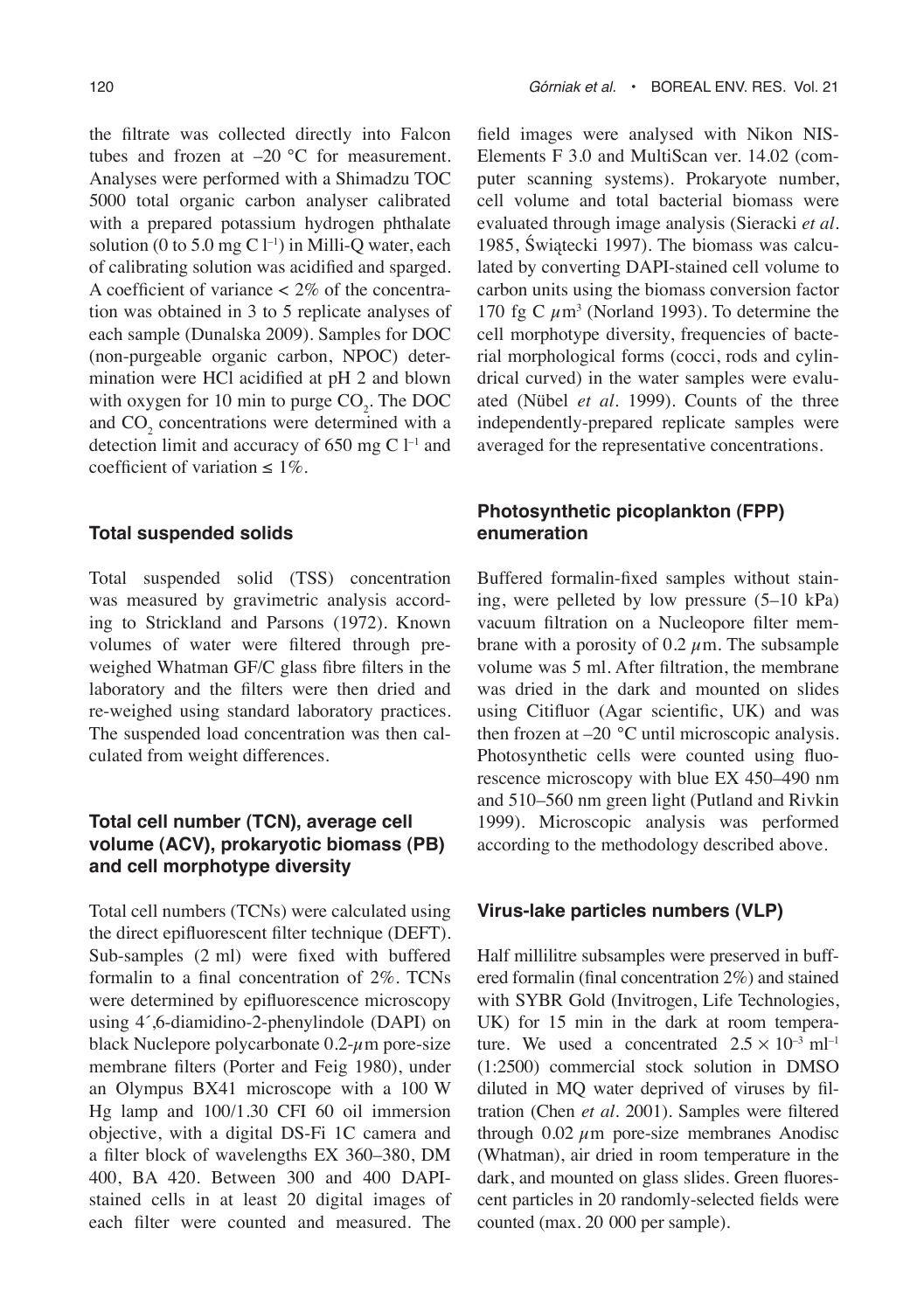### **Fluorescence** *in situ* **hybridisation (FISH)**

Water samples were fixed for a maximum of 24 hours at 4 °C in a final concentration of 4% paraformaldehyde, and for Actinobacteria in 1:1 EtOH/PFA. Resultant 20 ml subsamples were then vacuum-filtered onto 0.2-*µ*m poresize ( $\emptyset$  47 mm) white polycarbonate membrane filters (Millipore GTTP) mounted in a bottletop filter holder (Nalgene), rinsed with particlefree sterile MiliQ water, air-dried and frozen at –20 °C for analysis (Pernthaler *et al.* 2001).

The Bacteria and Archaea target oligonucleotide probes used in this study (*see* Table 2) were commercially-labelled with fluoresceinisothiocyanate at the 5´ end (Oligo, Poland). The filters, with deposited cells, were cut into sections and one section of each filter was tested in parallel with the NON 338-Cy3 (a probe complementary to EUB 338 probe) to control non-specific binding (Wallner *et al.* 1993). The hybridization buffer contained 0.9 M NaCl, 20 mM Tris/HCl, pH 7.3 and 0.01% SDS (Pernthaler *et al.* 2001). The concentration of formamide in the hybridization buffer varied from 0%–35% (v/v), depending on the oligonucleotide probe used (Table 2). For each sample, 20 *µ*l of hybridization buffer was mixed with 5 pmol of the oligonucleotide probe and applied to the filter sections. Samples were hybridized during 3.5 h in a dark humid chamber at 46 °C and sections were then rinsed for a few seconds with sterile MilliQ water, airdried in the dark and mounted on glass slides with 4:1 Citifluor: Vecta Shield (Citifluor UK, Vector Laboratories, Inc., CA, USA) containing 1 *µ*g ml–1 DAPI. An epifluorescence microscope was used to study the bacteria in hybridized sections processed for FISH. Total cell numbers were calculated by DEFT after DAPI staining, following the FISH procedure, and the results for each probe were averaged for each station. The FISH counts were compared with previous counts of DAPI-stained cells and calculated as percentages of the total cell number (TCN).

### **Extraction of total DNA and PCR amplification of the partial 16S rRNA gene**

The 500 ml water samples were vacuum-filtered through a  $0.2$ - $\mu$ m pore-size ( $\varnothing$  47 mm) white polycarbonate membrane filter (Millipore GTTP) mounted on a sterile bottle top filter holder (Nalgene). Membranes were stored at –20 °C until analysed. Total DNA was extracted using an

Probe Sequence (5<sup>'-3'</sup>) Specificity rRNA target FA<sup>a</sup> References site (*E. coli* (%) numbering) EUB338 I–III GCTGCCTCCCGTAGGAGT Bacteria 16S 35 Daims *et al*. 1999 (338–355)<br>ARCH915 GTGCTCCCCCGCCAATTCCT Archaea 16S ARCH915 GTGCTCCCCCGCCAATTCCT Archaea 16S 0 Stahl and Amann 1991 (915–934) ALF968 GGTAAGGTTCTGCGCGTT *α*-Proteobacteria 16S 35 Neef 1997 (968–985) BET42a GCCTTCCCACTTCGTTT *β*-Proteobacteria 23S 35 Manz *et al*. 1992 **GCCTTCCCACATCGTTT<sup>b</sup>**  (1027–1043) GAM42a GCCTTCCCACATCGTTT *γ*-Proteobacteria 23S 35 Manz *et al*. 1992 GCCTTCCCACTTCGTTT<sup>b</sup> (1027–1043) HGC69a TATAGTTACCACCGCCGT Actinobacteria 23S 20 Roller *et al*. 1994 (1901–1981) CF319a TGGTCCGTGTCTCAGTAC Cytophaga– 16S 35 Manz *et al*. 1996 Flavobacterium (319–336)<br>NON338 ACTCCTACGGGAGGCAGC Non nspecific 16S NON338 ACTCCTACGGGAGGCAGC Non nspecific 16S 35 Wallner *et al*. 1993 (338–355)

**Table 2**. FISH (fluorescence *in situ* hybridization) oligonucleotide probes used in this study.

<sup>a</sup> Formamide concentration in the hybridization buffer. <sup>b</sup> Unlabeled competitor.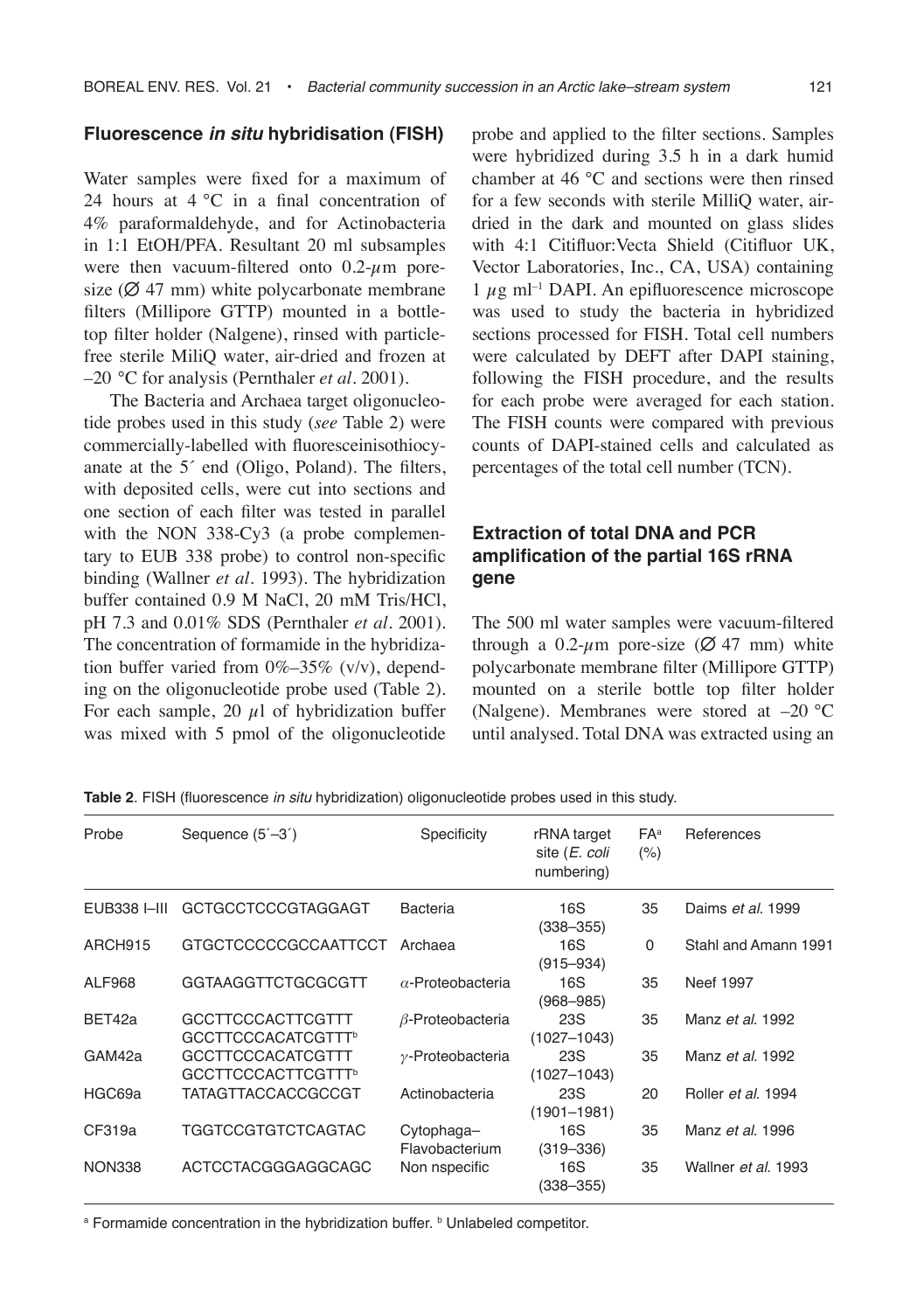UltraClean™ Water DNA Isolation Kit (MoBio, Carlsbad, CA) in accordance with the manufacturer's protocol. DNA quality and yield were measured with a NanoVue™ spectrophotometer (GE Healthcare Life Science, Germany). The extracted DNA was stored at –20 °C until further use. DNA quality and quantity were checked by electrophoresis in  $1\%$  (w/v) horizontal agarose gel run in 1% TBE (tris-borate-ethylenediaminete-triacetate, pH 8.3) buffer and stained with  $0.5 \ \mu$ g ml<sup>-1</sup> ethidium bromide. A 1 kb ladder was used as a reference for molecular size marker.

### **Denaturing gradient gel-electrophoresis (DGGE)**

To confirm bacterial taxonomic diversity in the three lakes, a DGGE analysis of samples was performed. Dominant bacterial phylotypes were distinguished by DGGE analysis, and electrophoresis was performed with a D-Code Universal Mutation Detection System (BioRad Laboratories, USA). Each PCR reaction contained  $35.2$   $\mu$ l of PCR-grade water,  $5 \mu$ l of 10 $\times$  buffer (Sigma Aldrich Co.), 6.0  $\mu$ 1 of 25 mM MgCl<sub>2</sub> (Sigma Aldrich Co.), 1.2 *μ*l of 20 mg ml<sup>-1</sup> BSA (Sigma Aldrich Co.), 0.4  $\mu$ l of 25 mM dNTP (Sigma Aldrich Co.), 0.5 *µ*l of 20  $\mu$ M in each primer, 0.2  $\mu$ l of 5 U  $\mu$ l<sup>-1</sup> Taq DNA polymerase (Sigma Aldrich Co.) and 1.0 *µ*l of DNA template (approximately  $1-2$  ng  $\mu$ 1<sup>-1</sup>), with a total volume of 50  $\mu$ l. The primers used were 341f with GC clamp (5´-GC-CC TAC GGG AGG CAG CAG-3´) complementary to position 341 to 357 and 907r (CCG TCA ATT CMT TTG AGT TT) complementary to positions 926 to 907 (*Escherichia coli* numbering) (Muyzer *et al*. 1993, 1998). The samples were loaded in 6% acrylamide gels with a denaturing gradient of 35%–70% (where 100% denaturant is 7 M urea and 40% formamide). The gels were run at 60 V for 17 h at 60 °C. The electrophoretic products were stained by gently agitating the gel for 30 min in 100 ml of  $1 \times$  TAE containing 5 *µ*l 1:10 000 dilution of SYBR Gold nucleic acid stain (Invitrogen, Life Technologies, UK) in DMSO and then rinsed with Milli-Q water for 30 min. DGGE banding patterns were visualized with UV trans-illumination and photographed

using the Gel Doc 2000 gel documentation system (BioRad Laboratories, USA). Gel bands were identified using a GelCompar software to create the presence–absence matrix as described by Crump and Hobbie (2005). Each band represents a bacterial Operational Taxonomic Unit (OTU). To analyse bacterial phylotypes, the presence or absence of band in each line of a DGGE gel was converted into binary matrix for statistical analysis, and a distance matrix of anti-similarity was calculated from this binary matrix.

### **Statistical analyses**

Direct cell counts and measurement results are reported as means and standard deviations of all replicates.

To analyse cell morphotype diversity describing the frequency of morphological forms in each size class, based on cell shapes (cocci, rods, curved forms) in five classes of volumes (< 0.05, 0.05–0.1, 0.1–0.5, 0.5–1.0, > 1.0 *µ*m3 ), a modified Shannon-Wiener index was used (Gurienowich 1995, Nübel *et al.* 1999). A modified Shannon-Wiener index was calculated for cell morphotypes determined by fluorescent microscopy. Spearman's rank correlation was used to evaluate interdependences between studied microbial traits and environmental factors. A multiple stepwise regression analysis was conducted for five main microbiological parameters (dependent variables): total cell number (TCN), prokaryote biomass (PB), average cell volume (ACV) and morphotype diversity (rods and curved cell percentages of TCN). The analysis identified the explaining variable for a model whose correlation with the explained variable was the strongest and determined a model with significant parameters. Subsequent steps involved the selection of successive explaining variables whose values were most strongly correlated with the rest from these steps. The extended model was characterised by the significance of all parameters. The use of a regression model allowed for a function to be created which described how the expected value of an explained variable depended on the explaining variables.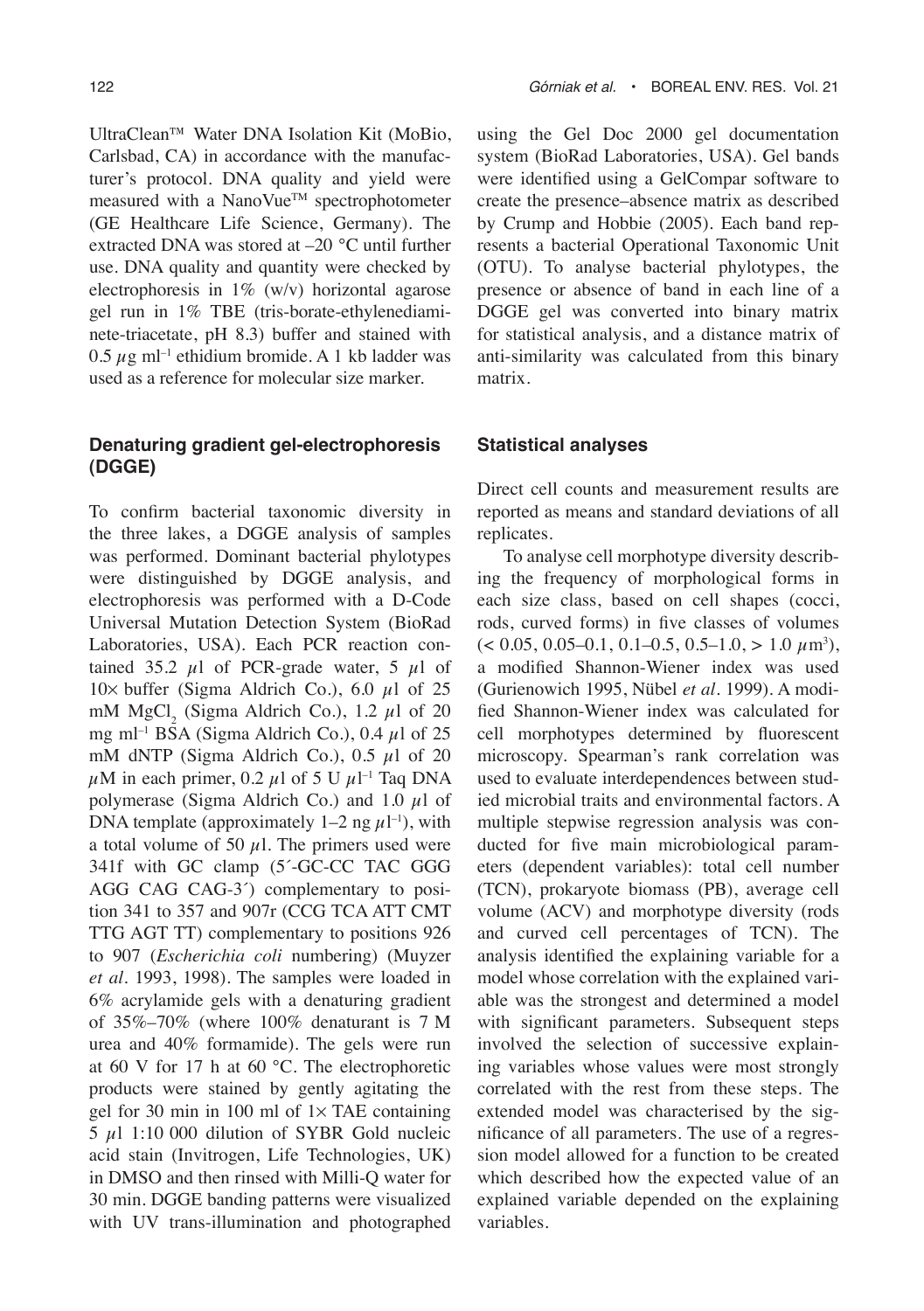Canonical correspondence analysis (CCA) was conducted to determine species–environment relationships. In the analysis, microbiological data (presence or absence of a band in each line of a DGGE gel) for each sample were analyzed in relation to all environmental parameters measured. The similarity between the DGGE band patterns was assessed by the Dice coefficient, and clustering analysis was performed using the unweighted pair-group method and arithmetic averages (UPGMA) for dendrogram construction. Species richness was determined by the number of bands resolved by PCR-DGGE in one sample line.

All data were analysed statistically using Statistica version 10 (StatSoft Inc.) and Canoco ver. 4.5 for Windows (ter Braak and Šmilauer 2002) for the correspondence analysis.

### **Results**

#### **Physico-chemical properties**

Several environmental parameters in the Brattegg lake–stream system varied considerably (Table 1). The water temperature measured in the upper lake's initial and greatest subglacial inflow differed from that in the outflow from Lake Myrktjørna by more than 6 °C. In addition to temperature, the amount of total suspended solids (TSS)  $(8 \text{ and } 190 \text{ mg } l^{-1}$ , respectively) and oxygenation (18.2% and 40%, respectively) of the system's surface water also differed. pH of all surface-water samples was neutral, only glacier meltwater had a slightly lower pH. The water had low conductivity (22.9–34.7 *μ*S cm<sup>-1</sup>), with the maximum recorded in Lake Myrktjørna. TSS was the highest  $(99.7 \text{ mg } l^{-1})$  in the water flowing into the upper lake. Because of its location and great depth, the upper lake traps glacial sediments, which results in low mean TSS  $(8 \text{ mg } l^{-1})$  of the two lakes downstream. Although the studied lakes were poor in nutrients, the upper lake's surface water was richer in phosphates  $(0.06 \text{ mg } l^{-1})$  than the surface water of Lake Myrktjørna's  $(0.04 \text{ mg } l^{-1})$ , with the minimum found in the middle lake (0.02 mg l–1). Lake Myrktjørna had the highest DOC (max.  $0.780$  mg  $l^{-1}$ ) and chlorophyll-*a* concentrations (max.  $0.8 \mu g$  l<sup>-1</sup>). This lake also had the highest surface-water N-NO<sub>3</sub> concentration  $(0.07)$ mg  $l^{-1}$ ). Intermediate values of DOC, P-PO<sub>4</sub>,  $N-NH_4$  and  $N-NO_3$  were found in the upper lake, and the lowest in the middle lake. Both the upper- and middle-lake chlorophyll-*a* concentrations were extremely low  $(0.1 \mu g l^{-1})$ , eight times lower than those in Lake Myrktjørna (0.780  $\mu$ g l<sup>-1</sup>) (Tables 2 and 3). Canonical correspondence analysis indicated that in the upper lake the strongest environmental factor was TSS, but in the middle lake  $N-NO_3$  content. The lowest lake was under the influence of  $pH$ , P-PO<sub>4</sub> and the content of chlorophyll *a* (Fig. 2).

### **Microbial abundance, biomass, biovolume, morphotype diversity viruslike particle numbers.**

Prokaryotic cell abundance was the highest in Lake Myrktjørna, intermediate in the upper lake and the smallest in the middle lake (Tables 1 and 3). The surface prokaryotic total cell number (TCN) means ( $\pm$  SD) were; 0.97 ( $\pm$  0.26)  $\times$  10<sup>6</sup> cells ml<sup>-1</sup> in the upper lake, 0.50 ( $\pm$  0.23)  $\times$  10<sup>6</sup> cells ml<sup>-1</sup> in the middle and 1.05 ( $\pm$  0.41)  $\times$  10<sup>6</sup> cells ml–1 in Lake Myrktjørna. The prokaryotic biomass means  $(\pm SD)$  were: 16.39  $(\pm 6.62)$   $\mu$ g C l<sup>-1</sup> in the upper lake, 13.78 ( $\pm$  0.5)  $\mu$ g C l<sup>-1</sup> in the middle and 30.28 ( $\pm$  1.38)  $\mu$ g C l<sup>-1</sup> in Lake Myrktjørna. The highest prokaryotic biomass recorded was 30.59 ( $\pm$  1.45)  $\mu$ g C l<sup>-1</sup> in the Lake Myrktjørna outflow. The prokaryotic average cell volume (ACV) was the lowest in the cold upper lake  $(0.05 \pm 0.01 \ \mu \text{m}^3)$ , and the highest in Lake Myrktjørna (0.1 ± 0.02 *µ*m3 ). Hence, cell biovolume increased two-fold down the lake– stream system.

Prokaryotic cell morphotype diversity (percentage of forms in TCN) changed down the water system, with rods dominating in the upper lake  $88.6\%$  ( $\pm 1.32\%$ ) decreasing downstream to 71.6%  $(\pm 2.38\%)$  in the Lake Myrktjørna outlet. Surface-water curved cells increased from 2.4% in the upper lake to 15.7% in Lake Myrktjørna (Table 1). The FPP numbers in upper and middle lakes were similar  $[0.62 \ (\pm 0.07) \times 10^4 \ \text{ml}^{-1}$  and  $0.65 \ (\pm 0.03) \times 10^4 \ \text{ml}^{-1}$ , respectively], in the upper lake they varied in a wider range, and in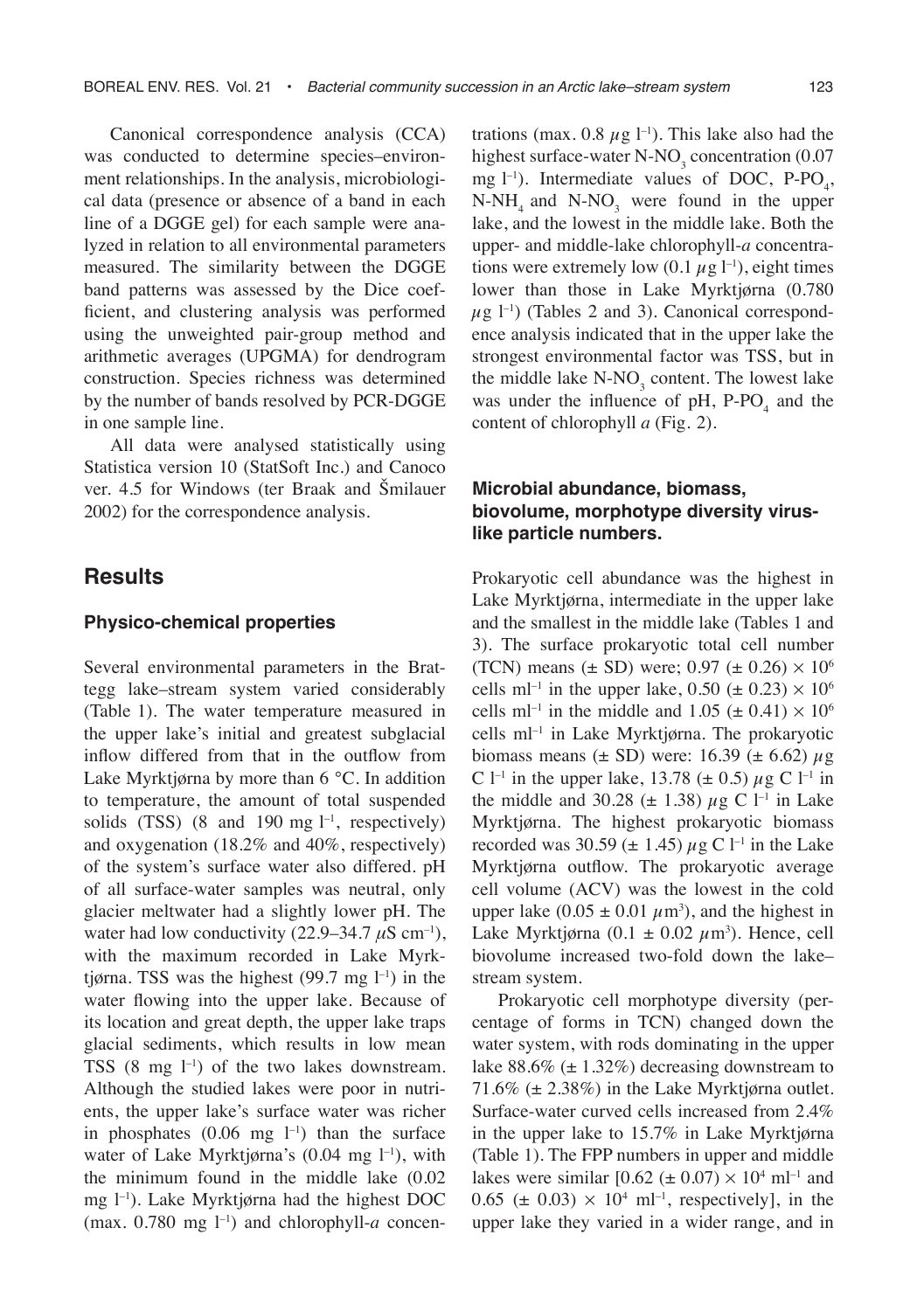

**Fig. 2**. Triplots (CCA) along the two main axes of variation for the prokaryotic structure parameters (triangles), significant environmental variables (*p* < 0.05) and sampled lakes  $(squares)$ . TCN = total cell number; PB = prokaryote biomass; cocci, curved, rods are cell morphotypes;  $VLP =$  viruse lake particles; DOC = dissolved organic carbon; DO = dissolved oxygen, DOsat = dissolved oxygen saturation; Chl *a* = Chlorophyll  $a$ ; Chl<sub>tot</sub> = total chlorophyll, Pheo = pheophytin; FPP = photosynthetic picoplankton; TSS = total suspended solids;  $N_{tot}$  = total nitrogen.

**Table 3**. Structure of prokaryoticcells, viruses and limnological properties of the three study lakes; surface water in summer 2011. TCN = total cell number;  $PB =$ prokaryote biomass; ACV = average cell volume; FPP = photosynthetic picoplankton; VLP = virus-lake particles, DOC = dissolved organic carbon;  $N_{tot}$  = total nitrogen; Chl *a* = chlorophyll *a*; Cocci, curved, rods = cell morphotypes; Pheo = Pheophytin.

| Variable                               | Upper<br>lake | Middle<br>lake | Lake<br>Myrktjørna |
|----------------------------------------|---------------|----------------|--------------------|
| TCN $(x 10^6 \text{ cells ml}^{-1})$   | $0.84*$       | 0.92           | 1.19               |
| PB ( $\mu$ q C $\vdash$ <sup>1</sup> ) | 17.11         | 25.73          | 31.59              |
| ACV $(\mu m^3)$                        | 0.06          | 0.10           | 0.11               |
| Rods (% in TCN)                        | 84.85         | 76.40          | 64.94              |
| Cocci (% in TCN)                       | 13.31         | 13.48          | 18.18              |
| Curved (% in TCN)                      | 1.84          | 10.11          | 16.88              |
| FPP $(x 105$ cells ml <sup>-1</sup> )  | 0.62          | 0.65           | 0.52               |
| $VLP$ (10 $^{6}$ ml <sup>-1</sup> )    | 1.22          | 1.12           | 2.68               |
| <b>VLP/TCN</b> ratio                   | 1.94          | 1.05           | 2.32               |
| Chl a $(\mu q \mid^{-1})$              | 0.1           | 0.1            | 0.8                |
| Pheo/Chl a ratio                       | 72            | 25             | 7.5                |
| $DOC$ (mg $I^{-1}$ )                   | 0.468         | 0.403          | 0.671              |
| $N_{\text{tot}}$ (mg $I^{-1}$ )        | 0.6           | 0.7            | 0.175              |
| $P-PO4$ (mg $I-1$ )                    | 0.06          | 0.02           | 0.04               |
| $N-NH4$ (mg $\vert^{-1}$ )             | 0.04          | 0.02           | 0.04               |
| $N-NO3$ (mg $l^{-1}$ )                 | 0.06          | 0.02           | 0.07               |
| рH                                     | 6.9           | 7.0            | 7.2                |

\* Mean values.

Lake Myrktjørna they were the lowest [0.52]  $(\pm 0.05) \times 10^4$  ml<sup>-1</sup>].

The VLP number was intermediate in the upper lake  $[1.71 \ (\pm 0.25) \times 10^6 \text{ ml-1}]$  and the lowest  $[0.62 \ (\pm 0.11) \times 10^6 \text{ ml}^{-1}]$  in the middle lake. VLP reached its maximum in Lake Myrktjørna [2.59 ( $\pm$  0.89)  $\times$  10<sup>6</sup> ml<sup>-1</sup>], i.e. it was more than four times the greater than in the middle lake. The VLP/TCN ratio was the highest in Lake Myrktjørna (2.5) and 1.2 in the middle lake. The chlorophyll-*a*/pheophytin ratio varied from 72 in the upper lake to 8.5 in Lake Myrktjørna (Tables 1 and 3).

### **Dependencies**

Modified Shannon-Wiener's index calculated for cell morphotypes ranged from 0.69 in the middle lake to 0.93 in Lake Myrktjørna and was correlated Spearman's with TCN, ACV and the curved cell presence  $(r = 0.71, r = 0.68$  and  $r =$ 0.76, respectively). Strong positive Spearman's correlations between TCN (*r =* 0.90), biomass  $(r = 0.73)$  and viral abundance were found, the number of viruses was also positively correlated with DOC (*r =* 0.83) and Chl *a* (*r =* 0.77) concentrations ( $p < 0.05$ ,  $n = 36$ ).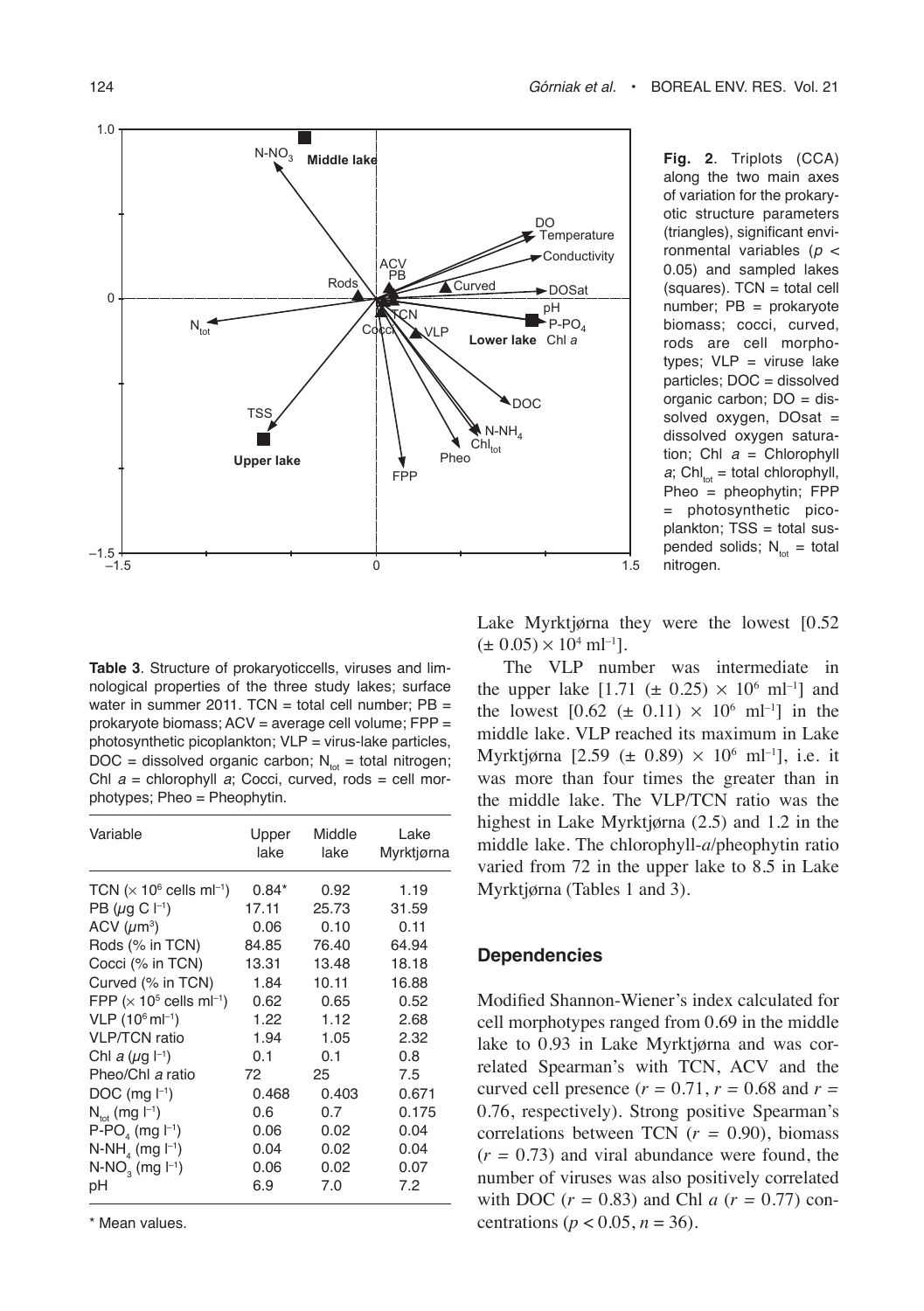Spearman's rank correlation revealed dependences between prokaryotic abundance (TCN) and lake area, dissolved organic carbon (DOC), chlorophyll  $a$  and  $\text{P-PO}_4$  concentrations, as well as number of phages (VLP). Positive correlations between prokaryotic biomass (PB) and lake area, dissolved oxygen saturation (DOsat), DOC, Chl *a,* and VLP number were also found. Correlations also existed between prokaryotic cell biovolume (ACV) and temperature, conductivity, dissolved oxygen (DO), and chlorophyll *a* concentration. Percentage of curved cells in TCN correlated with temperature, conductivity, DO, DOsat, and Chl *a* concentration. Negative correlations were found between TCN and  $N\text{-}NO_3$ , PB and  $N\text{-}NO_3$ , ACV and the elevation of the lakes a.s.l. and total suspended solids (TSS), percentage of curved cells in TCN and the elevation of the lakes a.s.l. and TSS (Table 4).

CCA (Fig. 2) revealed the strong influence of almost all environmental factors on microbiocenoses in Lake Myrktjørna.

Multiple stepwise regression analysis revealed factors affecting the main microbiological parameters. The TCN was mainly affected by the DOC and the BB by DOsat, Chl *a* and DOC. Cells biovolume was determined by temperature, Chl *a* and TSS. The percentage of curved cells in TCN affect mainly temperature and the content of TN (Table 5).

#### **Bacterial community composition**

The DGGE banding pattern revealed 28 dominant operational taxonomic units (OTUs) in the Brattegg Valley lake–stream system. The OTU numbers were 18 in the upper and middle lakes and 14 in Lake Myrktjørna. The meltwater flowing into the upper lake contained 8 dominant OTUs, and there were the following fluctuations: 19 in the upper lake outflow and 20 in the middle lake inflow, 17 in the middle lake outflow and 19 in the Lake Myrktjørna inflow and 12 in the Lake Myrktjørna outflow. Our results showed a general decrease in dominant bacterial OTUs down the Brattegg Valley lake–stream system. In addition, OTU UPGMA cluster analysis revealed that dominant bacteria populations were quite similar in the upper and middle lakes, and rather different

in Lake Myrktjørna (Fig. 3). Nine joint OTUs were present in all three lakes, with six being common for the upper and middle lakes, and only one common for the middle lake and Lake Myrktjørna. There were no joint OTUs for the upper lake and Lake Myrktjørna. We also found three unique OTUs in the upper lake, two in the middle and four in Lake Myrktjørna (Fig. 4).

CCA revealed the effects of environmental factors on dominant bacterial OTUs. While in the upper and middle lake communities were affected by TSS and  $N_{tot}$ , in Lake Myrktjørna they were affected by Chl *a*, conductivity and DO (Fig. 5).

#### **FISH**

The taxonomic structure of prokaryotic microorganisms along the system was quite diverse. Bacteria were the dominant group, with a maximum of 90.4% of the total prokaryotes in the middle lake and a minimum of 73.6% in the upper lake. Archaea averaged 4.3% in the middle lake and 7.9% in Lake Myrktjørna (Table 6). The dominant group of bacterioplankton were

**Table 4**. Spearman's rank correlations between total cell number (TCN), prokaryotes biomass (PB), average cell volume (ACV), percentage of curved cells in TCN and the environmental variables: dissolved oxygen (DO), dissolved oxygen saturation (DOSat), total suspended solids (TSS), dissolved organic carbon (DOC), Chlorophyll *a* (Chl *a*), and virus-like particles (VLP). Significant results at the *p* < 0.05 are indicated with an asterisk (\*), *n* = 36.

| Variable     | <b>TCN</b> | <b>PB</b> | <b>ACV</b> | Percentage<br>of curved |
|--------------|------------|-----------|------------|-------------------------|
| Altitude     | -0.22      | $-0.17$   | $-0.63*$   | $-0.83*$                |
| Area         | $0.66*$    | $0.72*$   | 0.11       | 0.26                    |
| Temperature  | 0.16       | 0.19      | $0.77*$    | $0.83*$                 |
| Conductivity | 0.18       | 0.19      | $0.60*$    | $0.85*$                 |
| DO           | 0.17       | 0.24      | $0.57*$    | $0.76*$                 |
| <b>DOsat</b> | 0.32       | $0.47*$   | 0.44       | $0.64*$                 |
| <b>TSS</b>   | $-0.10$    | 0.10      | $-0.76*$   | $-0.83*$                |
| <b>DOC</b>   | $0.89*$    | $0.81*$   | 0.51       | 0.42                    |
| Chl $a$      | $0.78*$    | $0.79*$   | $0.83*$    | $0.77*$                 |
| $P-PO4$      | $0.77*$    | 0.69      | 0.03       | 0.13                    |
| $N-NO2$      | $-0.97*$   | $-0.92*$  | $-0.25$    | $-0.50$                 |
| <b>VLP</b>   | $0.90*$    | $0.73*$   | 0.41       | 0.41                    |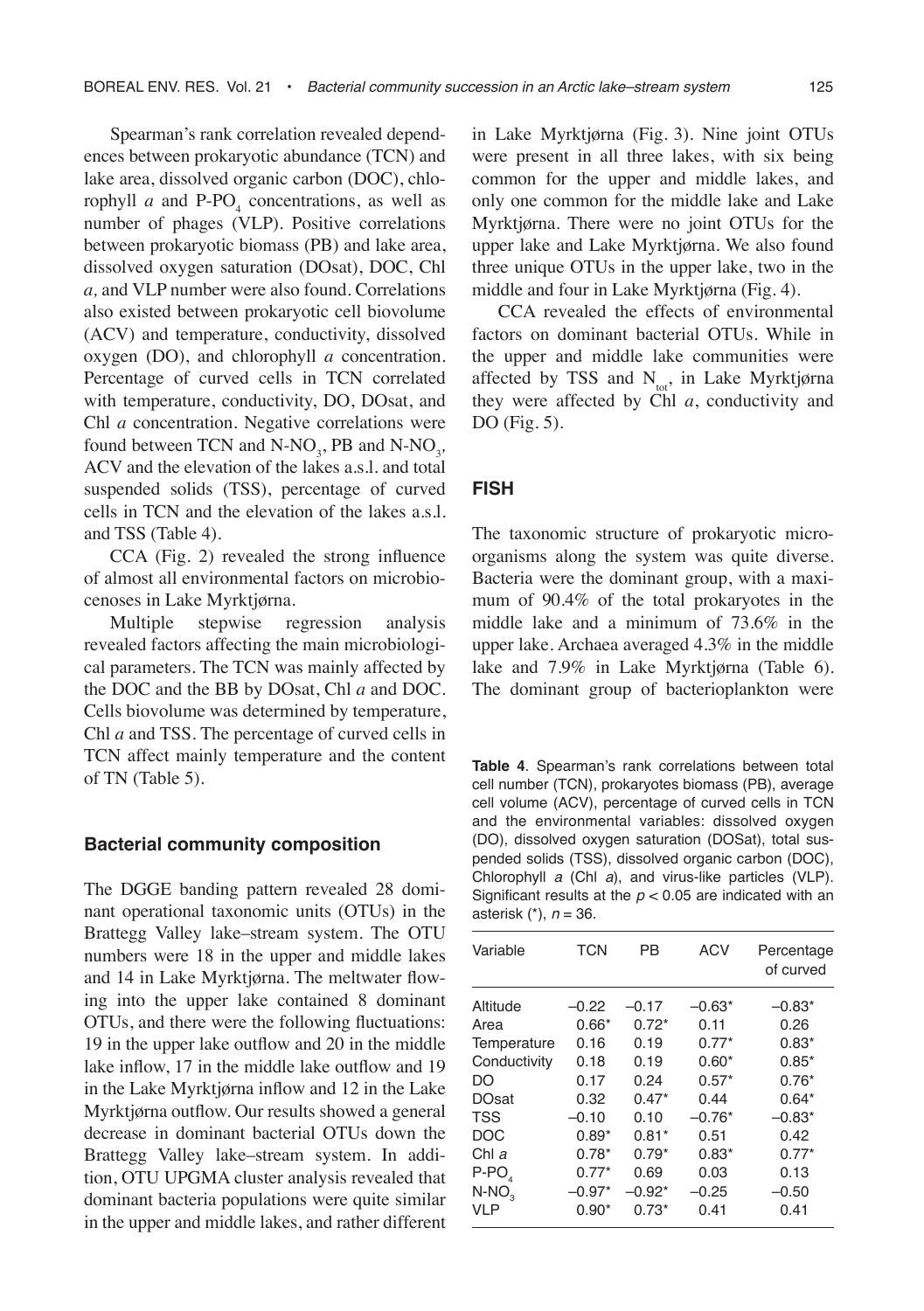

**Fig. 3**. Results of the cluster analysis based on DGGE band position for the stations located along the transect. Banding patterns were subjected to GELCOMPAR cluster analysis (UPGMA; Dice correlation coefficient).

*β-*Proteobacteria (31.9% in Lake Myrktjørna), although the Actinobacteria cluster made up a considerable portion of procaryotes. *γ-*Proteobacteria were very few  $(3.6\% - 3.8\%)$  and none were found in the upper lake. *α-*Proteobacteria ranged between 19.5% in the upper lake and 11.1% in Lake Myrktjørna. While *γ-*Proteobacteria were not widely present, *α-*Proteobacteria, *β-*Proteobacteria and Actinobacteria were characteristic for the Brattegg Valley water system. The abundances of Actinobacteria and Cytophaga–

Flavobacterium increased down the system while *α-*Proteobacteria numbers decreased.

## **Discussion**

### **Environmental conditions**

The upper lake in the Brattegg Valley lake– stream system, receiving water directly from the Brattegg Glacier head, was a trap for glacial sediments due to its location and considerable depth, which significantly reduced deposition of solids in the reservoirs below. This large, deep, cold lake was relatively rich in nutrients and microorganisms. As described by Hodson *et al.* (2004), glacial sediments could support bacterial growth due to the high phosphorus content of up to 1 mg  $g^{-1}$ . Nevertheless, bioavailability of this phosphorus is highly correlated with rates of sediment delivery, which is composed of unweathered primary mineral phases (mainly apatite) (Hodson *et al.* 2004).

Microbial activity in polar freshwater ecosystems is limited mainly by low temperatures and availability of organic and inorganic nutrients (Pomeroy and Wiebe 2001, Adams *et al.* 2010). Although a temperature increase from the start to the end of this system was recorded, the water temperature in the lowest lake did not exceed 10 °C. As observed in other arctic lakes, prokaryote metabolic activity was limited by temperature (Adams *et al.* 2010). The water temperature increase causes more intensive growth of phy-

**Table 5**. Factors determined by the multiple regression that best explain variability in the five main microbiological parameters (dependent variables): total cell number (TCN), prokaryotes biomass (PB), average cell volume (ACV) and morphotype diversity (percentages of rods and curved cells in TCN), in the Brattegg Valley lake–stream system (*n* = 36). DOC = dissolved organic carbon, DOsat = dissolved oxygen saturation, Chl *a* = chlorophyll *a*, TSS = total suspended solids, Temp. = temperature,  $N_{tot}$  = total nitrogen.

| Parameters           |              | Factors |       |     |    |                   |                        |                  | $r^2$                 | р |
|----------------------|--------------|---------|-------|-----|----|-------------------|------------------------|------------------|-----------------------|---|
|                      | <b>DOsat</b> | Temp.   |       |     |    | Chia DOC TSS N-NO | Altitude<br>(m a.s.l.) | $N_{\text{tot}}$ |                       |   |
| <b>TCN</b>           |              |         |       | 81% |    |                   |                        |                  | $r^2 = 0.97 < 0.003$  |   |
| <b>PB</b>            | 72%          |         | 14%   | 11% |    |                   |                        |                  | $r^2 = 0.53 \le 0.04$ |   |
| <b>ACV</b>           |              | 41%     | 23.7% |     | 9% |                   | 5%                     |                  | $r^2 = 0.91 < 0.02$   |   |
| Percentage of rods   |              | 41%     |       |     |    | 7.6%              |                        |                  | $r^2 = 0.41 \le 0.05$ |   |
| Percentage of curved |              | 87%     |       |     |    |                   |                        | 8%               | $r^2 = 0.87 < 0.002$  |   |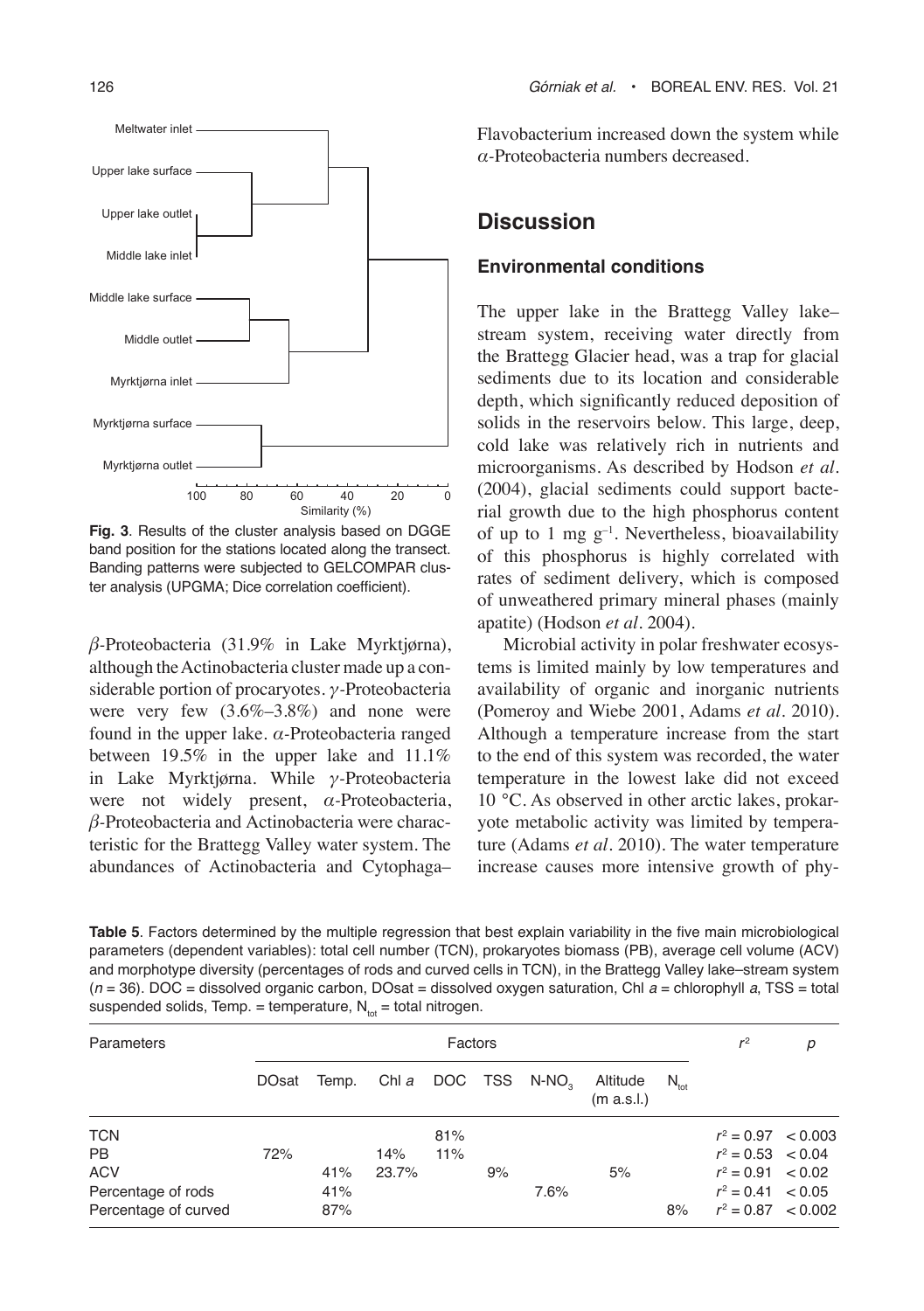toplankton and, thus, more dissolved oxygen in the water. Anoxia is a common feature in these turbid environments, both under the ice in winter and in the hypolimnia in summer. All three lakes usually remain ice-covered for approximately six and a half months. Numerous studies have elucidated the strong relationship between bacterial-specific growth rate and temperature (Ram *et al.* 2005, Vrede 2005). Shiah and Duclow (1994) reported that temperature limitation is more important than substrate limitation for specific estuarine bacterial growth rates in cold seasons. It is possible that the relatively high abundance of prokaryotes in the upper lake was caused by the glacier supplying both nutrients and prokaryotic cells (Stibal *et al.* 2012, Bradley *et al.* 2014).

#### **Nutrients**

The link between bacterial biomass and chlorophyll-*a* content in Lake Myrktjørna also indicates an increase in the amount of easily assimilable

1.0



**Fig. 4**. Number of operational taxonomic units (OTUs) revealed by DGGE related to lakes. Black numbers: all (unique) OTUs in lakes water, bold numbers: OTUs shared with neighboring lake.

MY-Infl



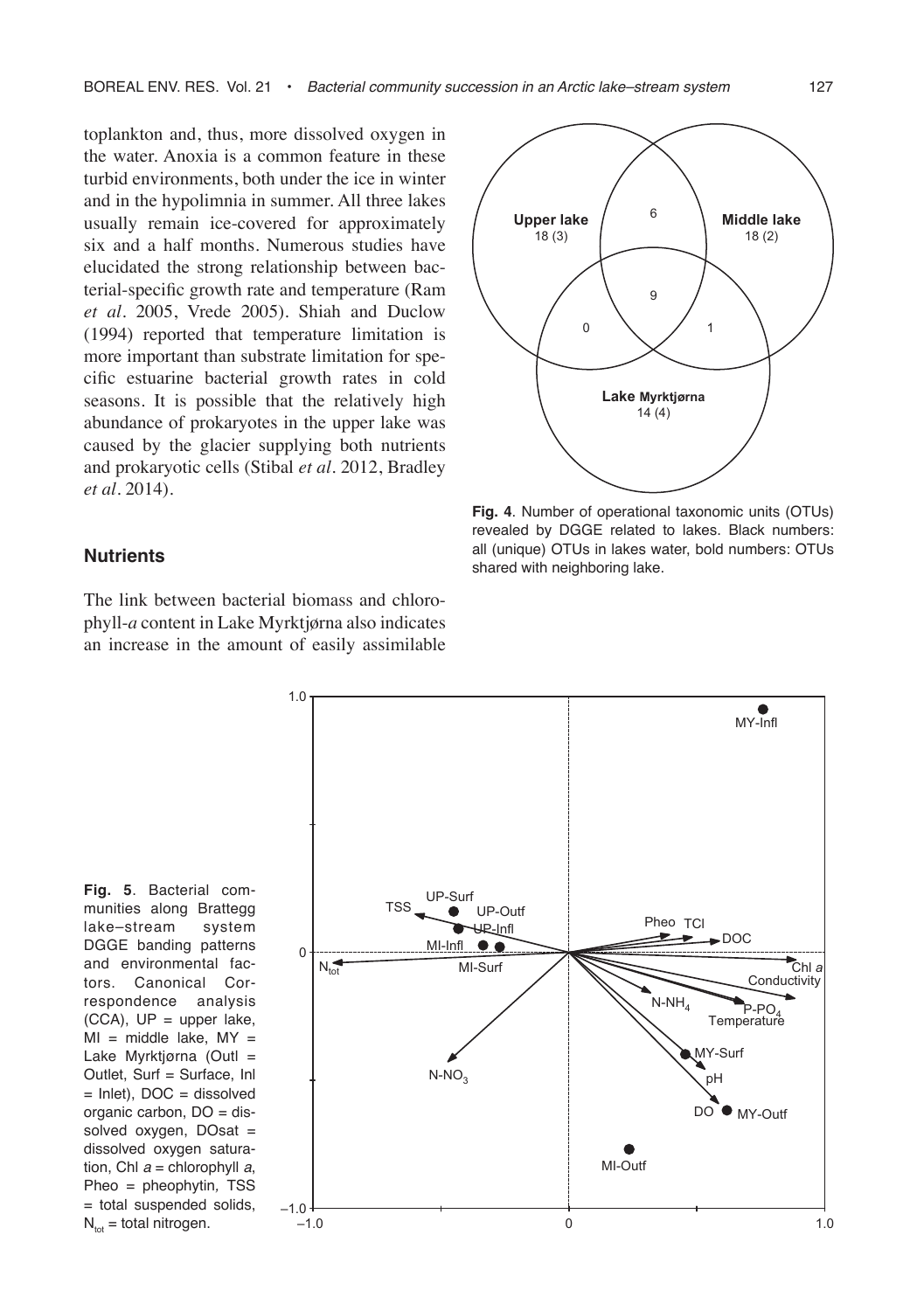organic matter and the strong impact of phytoplankton on the prokaryote communities. The chlorophyll-*a*-to-pheophytin ratio is regarded as an indicator of phytoplankton physiological status (Cota *et al.* 1994, Janukowicz 2006). Considering this assumption, Lake Myrktjørna phytoplankton had the highest activity across the system and produced autochthonous organic matter available for heterotrophic bacteria. To some extent, this may explain the increase in activity and changes in the structure of the bacterioplankton in the lake. Dead microbes from the glacier meltwater, such as bacteria or microalgae, may also be a source of organic matter for live bacteria. Several authors reported the important role of glaciers as sources of organic matter; particularly DOC (Stibal *et al.* 2006, Stibal *et al.* 2008, Anesio *et al.* 2009), and others have described glaciers as places inhabited by diverse communities of microorganisms which colonize new habitats on melted glacier forelands (Edwards *et al.* 2013).

### **Prokaryotic community shift**

One of our most important findings was the clearly noticeable change in the prokaryote abundance and biomass along the studied lake– stream system. Clear changes were also found in the cell biovolume, the value in warmer Lake Myrktjørna being twice that in the upper lake  $(0.11 \ \mu m^3 \text{ and } 0.05 \ \mu m^3 \text{, respectively)}$ . Although in the entire Brattegg system, summer water temperatures do not exceed 10 °C, the 6.4 °C increase from 0.9 °C in the upper lake to 7.3 °C in Lake Myrktjørna resulted in prokaryote cell biomass growth. This eight-fold increase in the Lake Myrktjørna water temperature almost doubled the biomass content. Here, even temperatures under 10 °C stimulated prokaryotic community, and both cell size and microbiocenotic morphological structure provided indicators of prokaryotic cell structural changes throughout the Brattegg system.

The increase in plankton curved-cell percentage throughout the system indicates changes in substrate availability, particularly organic carbon (Dunalska *et al.* 2004). The availability of the organic matter (OM) is related to its age. The older, highly modified refractory OM originating from the glacier or soil is barely more metabolized by heterotrophic microorganisms than younger, labile, freshly-produced OM (Hood *et al.* 2009). The curved cells are associated with a capacity to digest refractory DOC (RDOC) (Dunalska *et al.* 2004), which is unavailable for the majority of aquatic bacteria. RDOC originates in the catchment area, where soil bacteria exert specialized utilization (McLaughlin and Kaplan 2013). Similar observations were made by Roiha *et al.* (2012) and Crump *et al.* (2012), who reported that catchment runoff has a strong effect on biomass, productivity and community composition of microorganisms in sub-Arctic ponds and lakes.

Changes in the prokaryotic community cell size and morphological structure in the river and stream system of the Brattegg Valley may be caused by changes in the amount and quality of available organic matter. The effect of the drainage basin on the waters of the lowest lake in the system and making the microbiocenosis community grow by supplying more cells from the soil may also be an important factor. As described by Crump *et al*. (2003, 2007), the drainage basin could supply the lake with dead cells, but also nutrients, that stimulate autoch-

**Table 6**. Bacterial structure (phylotypes) in the surface water of the three studied Brattegg Valley lakes. Values are percentages (mean  $\pm$  SD,  $n = 36$ ) of hybridized cells in the total DAPI counts.

| Lake       | Bacteria                      |                | Proteobacteria |               | Cytophaga-<br>Flavobacterium | Actinobacteria | Archaea       |
|------------|-------------------------------|----------------|----------------|---------------|------------------------------|----------------|---------------|
|            |                               | $\alpha$       |                |               |                              |                |               |
| Upper      | $73.6 \pm 2.7$                | $19.5 \pm 3.5$ | $19.0 \pm 1.7$ | 0             | $11.5 \pm 1.6$               | $18.2 \pm 3.0$ | $6.9 \pm 1.2$ |
| Middle     | $90.4 \pm 1.1$                | $10.1 \pm 0.9$ | $18.7 \pm 0.2$ | $3.6 \pm 0.1$ | $16.4 \pm 1.4$               | $27.4 \pm 3.3$ | $4.3 \pm 1.0$ |
| Myrktjørna | $87.1 \pm 1.6$ $11.1 \pm 1.9$ |                | $31.9 \pm 4.4$ | $3.8 \pm 0.8$ | $19.0 \pm 2.2$               | $29.3 \pm 3.8$ | $7.9 \pm 0.8$ |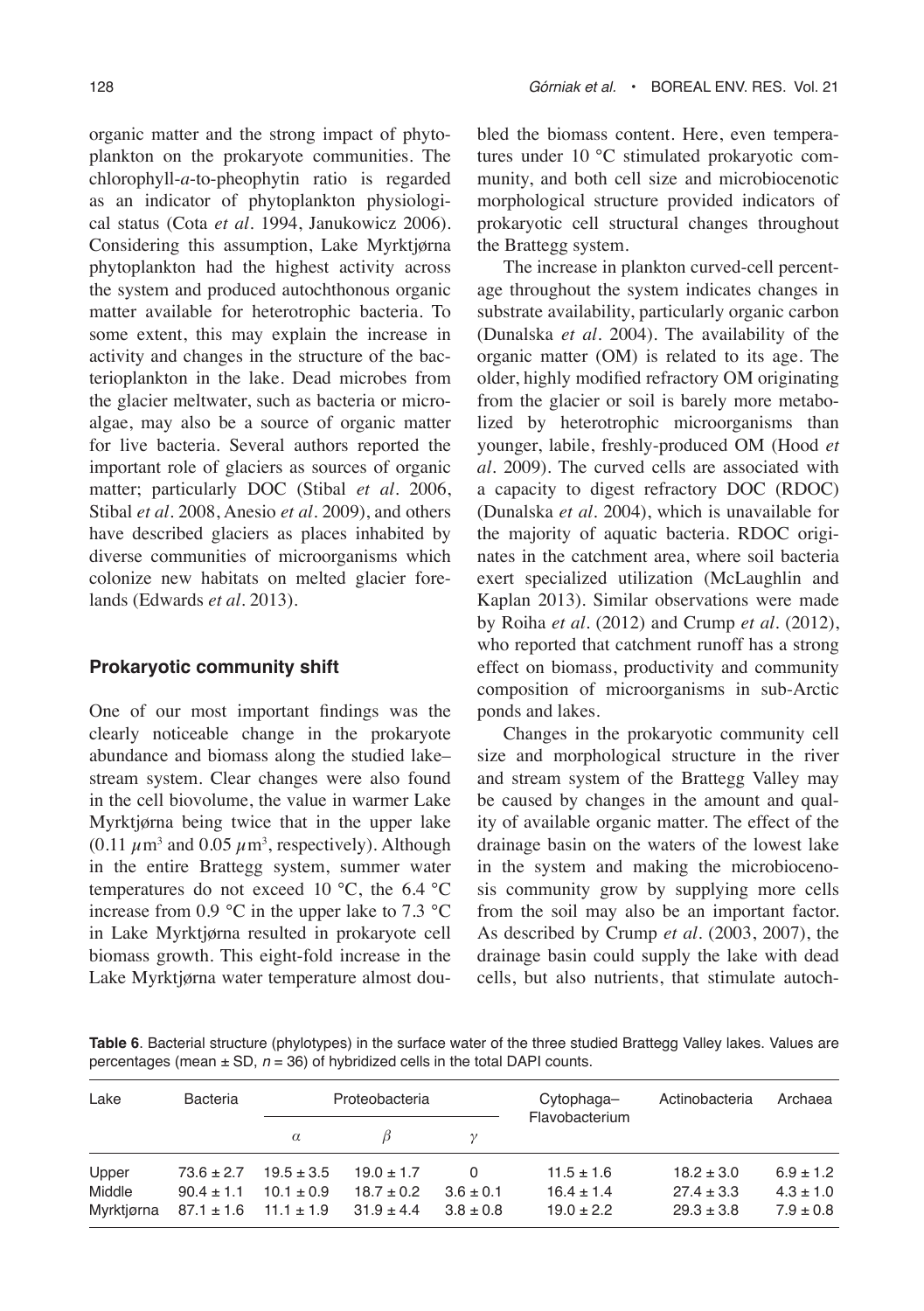thonous bacterioplankton growth. Obviously, the transport of microorganisms from the glacier is also taking place. Due to low water retention, the short distance from the upper lake, the small size and a considerable inclination of the slope, the middle-lake inlet practically contains the upper lake water. For these reasons there were small changes in the bacterioplankton structure in the middle lake.

The Brattegg lake–stream system VLP number was correlated with prokaryote abundance and DOC, thus highlighting biocenotic links. The results received by Säwström *et al.* (2007) suggest that virioplankton may be maintained in polar environments even though host density is low and often increases slowly. The metabolic state of the host cell is a critical factor in the phage life cycle (Weinbauer 2004, Ram *et al.* 2005, Säwström *et al.* 2008). In this regard, the high VLP/TCN ratio in Lake Myrktjørna may indicate higher activity of the community of prokaryotes in this lake.

#### **Bacterial community composition shift**

The bacterial community composition in the Brattegg lake–stream water system changed along the system. Specific environmental conditions, primarily physical (temperature, UV) and chemical factors (organic and mineral compounds) favour organisms originally adapted to other conditions (Kaštovská *et al.* 2005). Our findings suggest that bacterial succession in a high Arctic lake–stream system involves simplification of community composition. This confirms the results obtained by Sigler *et al.* (2002) in glacial forefield soils where the number of dominant bacterial types decreased with succession. Although little published information is available on prokaryotic-plankton structural changes in arctic lake–stream systems (Crump *et al.* 2007, Ylla *et al.* 2013), the small number of OTUs detected in the glacial water suggests that these microbiocenoses vary greatly. However, the relatively high bacteria diversity in the upper lake, decreasing down the system, indicates elimination of bacteria poorly-adapted to environmental change. The strongest selection of community of glacial origin takes place in the middle lake. Moreover, greater bacteria diversity in the streams than in the lakes in the Arctic was previously described by Crump *et al.* (2012), Portillo *et al.* (2012) and Adams *et al.* (2014).

In the Brattegg Valley, greater bacteria diversity in the stream than in the lakes results from biologically-active microbial mats in the watercourses. The presence of microbial mats, phyto- and zooplankton (D. Górniak and H. Marszałek unpubl. data) and fish (D. Górniak and H. Marszałek pers. obs.) in Lake Myrktjørna affects food-network development by increasing organic matter quantity and quality in these waters. This undoubtedly affects the structure and function of the lake's microbiocenosis, as evidenced by the changes in the number and composition of dominant bacterial phylotypes.

Examination of the bacterioplankton structure indicated its re-development in the lake system. The increased percentage of Actinobacteria and *β-*Proteobacteria throughout the system suggests a clear link with the quality of organic matter and nutrient sources. This was accompanied by a simultaneous decrease in *α*-Proteobacteria. The increased amounts of Actinobacteria and Cytophaga–Flavobacterium throughout the system points to the soil being their primary source as Actinobacteria are considered typical colonizers of Arctic soil environments (Yergeau *et al.* 2010, Schütte *et al.* 2010). Recent bacterioplankton structure studies have also revealed their widespread occurrence in freshwater (Allgaier and Grossart 2006), where some members of this phylum can utilise humic substances. Cytophaga–Flavobacterium have also been reported in many habitat in the biosphere, including rocks and sea-ice in Antarctica, and sediments of lakes in addition to *β-*Proteobacteria, one of the most common heterotrophic bacteria in freshwater (Kirchman 2002, Sommaruga and Casamayor 2009).

### **Summary**

The microorganism growth in the studied arctic river-lacustrian system was determined by changing environmental conditions. Changes in nutrient content and water physicochemical conditions throughout the system caused strong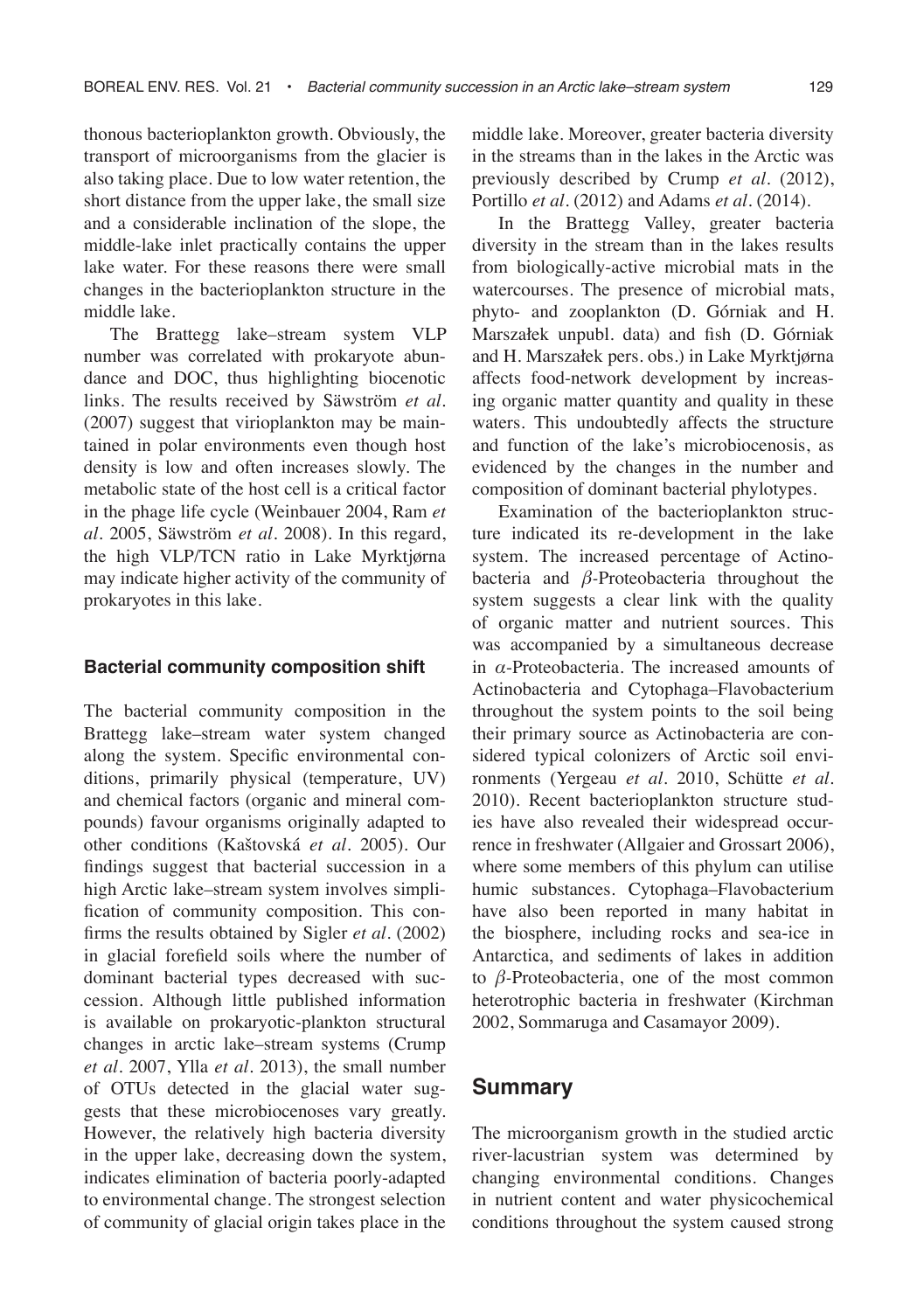selection pressure on microorganisms moving from the upper lake to the lower-lying reservoirs. Here, the upper lake was subject to the strong influence of ablation water, with a reduction in most measured water chemistry and microbial parameters in the middle lake, while Lake Myrktjørna is a typical example of ultraoligotrophic arctic lakes with a well-developed food web and ecological sustainment. However, this does not mean that microbiocenosis reaching Lake Myrktjørna from the upper parts of the system did not affect microbial diversity, since this is achieved by explicit selection. It was also confirmed by the different dominant bacterial taxa in Lake Myrktjørna as compared with those in the upper and middle lakes. The abundance of prokaryotes and their higher taxonomical biodiversity in the upper lake as compared with that in the lower-lying reservoirs was noteworthy. It appears that the limited transport of organic matter and nutrients down the Brattegg Valley system had no direct impact on changes in prokaryote structure, because these lakes are regulated by changing abiotic conditions such as temperature, suspended solids, oxygen saturation which affect their colonization and the development of prokaryotic community. We conclude that succession in the Brattegg Valley lake–stream system comprised changes in bacterial structure, together with a decrease in species richness. The ecological succession of planktonic prokaryotes in the arctic fluviolacustrine system consisted of two steps: (1) selection of glacial derived microorganisms by changing environmental conditions and (2) postadaptational colonization.

*Acknowledgment*: This work was founded by Polish Ministry of Science and Higher Education as grant N-N304-242237.

### **References**

- Adams H.E., Crump B.C. & Kling G.W. 2010. Temperature controls on aquatic bacterial production and community dynamics in arctic lakes and streams. *Environ. Microbiol.* 12: 1319–1333*.*
- Adams H.E., Crump B.C. & Kling G.W. 2014. Metacommunity dynamics of bacteria in antarctic lake: the impact of species sorting and mass effects on bacterial production and biogeography. *Front. Microbiol.* 5: 2–10.
- Anesio A.M., Hodson J.A., Fritz A., Psenner R. & Sattler B. 2009. High microbial activity on glaciers: importance to the global carbon cycle. *Glob. Change Biol.* 15: 955–960.
- Allgaier M. & Grossart H.P. 2006. Diversity and aeasonal dynamics of Actinobacteria populations in four lakes in Northeastern Germany. *Appl. Environ. Microbiol.* 72: 3489–3497.
- Barberán A., Casamayor E.O. & Fierer N. 2014. The microbial contribution to macroecology. *Front. Microbiol.* 5: 1–8.
- Battin T.J., Wille A., Sattler B. & Psenner R. 2001. Phylogenetic and functional heterogeneity of sediment biofilms along environmental gradients in a glacial stream. *Appl. Environ. Microbiol.* 67: 799–807.
- Bellas C.M., Anesio A.M. Telling J., Stibal M., Tranter M. & Davis S. 2013. Viral impacts on bacterial communities in Arctic cryoconite. *Environ. Res. Lett.* 8: 45021–45029.
- Bernstein L., Bosch P., Canziani O., Chen Z., Christ R., Davidson O., Hare W., Huq S., Karoly D., Kattsov V., Kundzewicz Z., Liu J., Lohmann U., Manning M., Matsuno T., Menne B., Metz B., Mirza M., Nicholls N., Nurse L., Pachauri R., Palutikof J., Parry M., Qin D., Ravindranath N., Reisinger A., Ren J., Riahi K., Rosenzweig C., Rusticucci M., Schneider S., Sokona Y., Solomon S., Stott P., Stouffer R., Sugiyama T., Swart R., Tirpak D., Vogel C. & Yohe G. 2007. *Climate change 2007: Synthesis report*. Intergovernmental Panel on Climate Change. [Available at: https://www.ipcc.ch/pdf/ assessment-report/ar4/syr/ar4\_syr.pdf].
- Bhatial M., Sharp M. & Foght J. 2006. Distinct bacterial communities exist beneath a high Arctic polythermal glacier. *Appl. Environ. Microbiol.* 72: 5838–5845.
- Bigg E.K. & Leck C. 2001. Properties of the aerosol over the central Arctic Ocean. *J. Geophys. Res. D* 106: 32101–32109.
- Bradley J.A., Singarayer J.S., Anesio A.M. 2014. Microbial community dynamics in the forefield of glaciers. *Proc. R. Soc. B* 281: 20140882, doi:10.1098/rspb.2014.0882.
- Cameron A.K., Hodson A.J. & Osborn A.M. 2012. Structure and diversity of bacterial, eukaryotic and archaeal communities in glacial cryoconite holes from the Arctic and the Antarctic. *FEMS Microbiol. Ecol.* 82: 254–267.
- Chen F., Lu J.R., Binder B.J., Liu Y.C. & Hodson R.E. 2001. Application of digital image analysis and flow cytometry to enumerate marine viruses stained with SYBR gold. *Appl. Environ. Microbiol.* 67: 539–545.
- Cota G.F., Smith W.O.Jr. & Mttchell B.G. 1994. Photosynthesis of *Phaeocystis* in the Greenland Sea. *Limnol. Oceanogr.* 34: 948–953.
- Christner B.C., Mosley-Thompson E., Thompson L.G. & Reeve J.N. 2003. Bacterial recovery from ancient glacial ice. *Environ. Microbiol*. 5: 433–436.
- Crump B.C., Kling G.W., Bahr M. & Hobbie J.E. 2003. Bacterioplankton community shifts in an Arctic lake correlate with seasonal changes in organic matter source. *Appl. Environ. Microbiol.* 69: 2253–2268.
- Crump B.C., Hopkinson C.S., Sogin M.L. & Hobbie J.E. 2004. Microbial biogeography along an estuarine salinity gradient: combined influences of bacterial growth and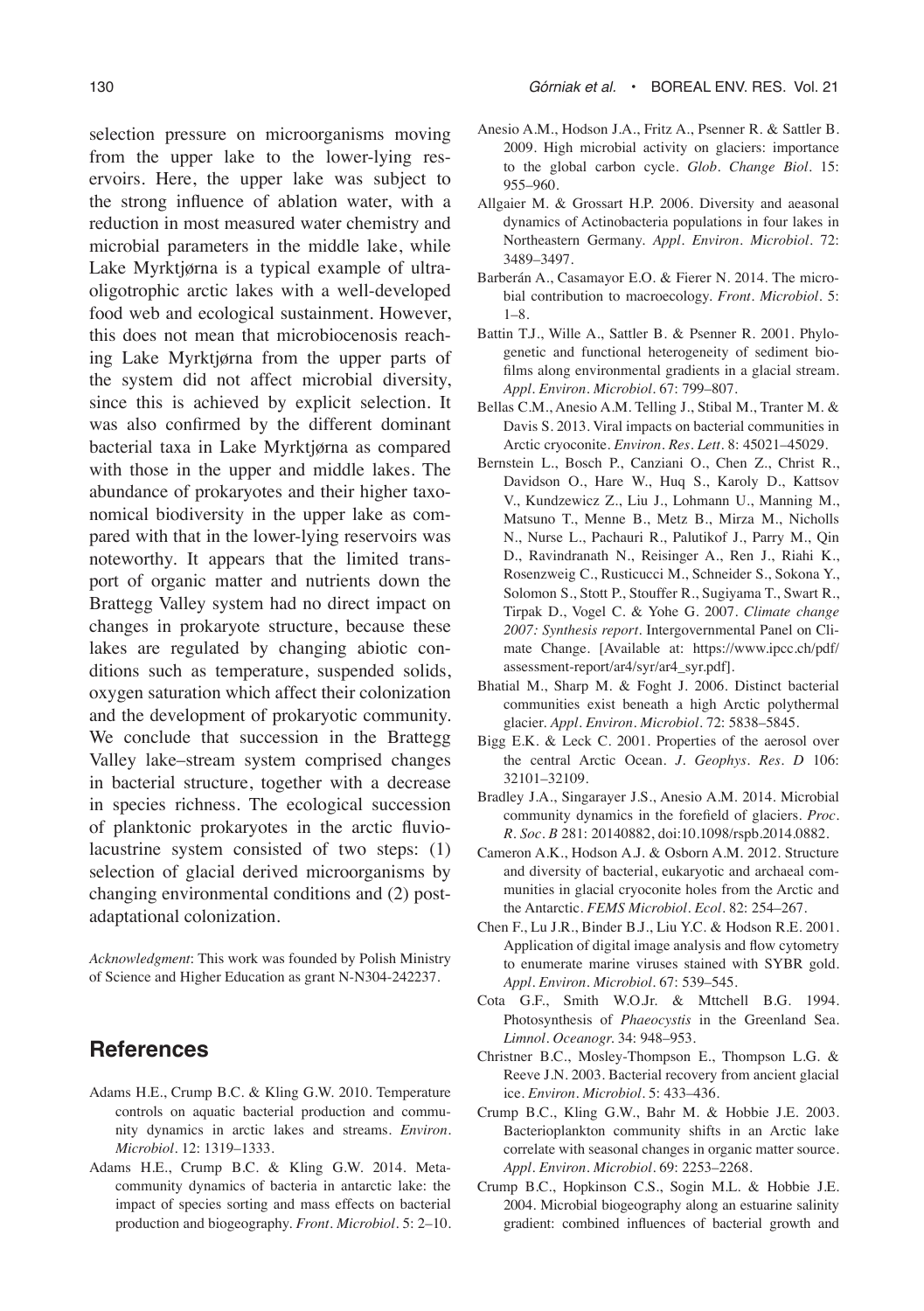residence time. *Appl. Environ. Microbiol.* 70: 1494–1505.

- Crump B.C. & Hobbie J.E. 2005. Synchrony and seasonality in bacterioplankton diversity of two temperate rivers. *Limnol. Oceanogr.* 50: 1718–1729.
- Crump B.C., Adams H.E., Hobbie J.E. & Kling G.W. 2007. Biogeography of bacterioplankton in lakes and streams of an Arctic tundra catchment. *Ecology* 88: 1365–1378.
- Crump B.C., Amaral-Zettler L.A. & Kling G. 2012. Microbial diversity in arctic freshwaters is structured by inoculation of microbes from soil. *ISME J.* 6: 1629–1639.
- Daims H., Brühl A., Amann R., Schleifer K.H. & Wagner M. 1999. The domain-specific probe EUB338 is insufficient for the detection of all Bacteria: development and evaluation of a more comprehensive probe set. *Syst. Appl. Microbiol.* 22: 434–444.
- Dolan J.R. 2005. An introduction to the biogeography of aquatic microbes. *Aquat. Microb. Ecol.* 41: 39–48.
- Dunalska J., Górniak D., Teodorowicz M. & Gąsecka K. 2004. Seasonal distribution of dissolved and particulate organic carbon in a water column of a meromictic lake. *Pol. J. Environ. Stud.* 13: 375–379.
- Dunalska J. 2009. *Variability of organic carbon forms in lake ecosystems of varying trophic state*. Wyd. UWM Olsztyn. [In Polish with English summary].
- Edwards A., Rassner S.M.E., Anesio A.M., Worgan H.J., Irvine-Fynn T.D.L., Williams H. W. Sattler B. & Griffith G.M. 2013. Contrasts between the cryoconite and icemarginal bacterial communities of Svalbard glaciers. *Polar. Res.* 32: 19468, doi:10.3402/polar.v32i0.19468.
- Elster J., Svoboda J., Komarék J. & Marvan P. 1997. Algal and cyanoprocaryote communities in a glacial stream, Sverdrup Pass, 79°N, Central Ellesmere Island, Canada. *Arch. Hydrobiol. Suppl. Algol. Stud.* 85: 57–93.
- Foght J., Aislabie J., Turner S., Brown C.E., Ryburn J., Saul D.J. & Lawson W. 2004. Culturable bacteria in subglacial sediments and ice from two southern hemisphere glaciers. *Microb. Ecol.* 47: 329–340.
- Foong C.P., Wong Vui Ling C.M. & Gonzales M. 2010. Metagenomic analyses of the dominant bacterial community in the Fildes Peninsula, King George Island (South Shetland Islands). *Polar Sci.* 4: 263–273.
- Gurienovich Т. [Гуренович Т.] 1995. [Characteristic and development of bakterioplankton and benthic bacterial communities in different types of fish pond]. Ph.D. thesis, The State Scientific Institute for Fisheries, Sankt-Petersburg, Russia. [In Russian].
- Harding T., Jungblut A.D., Lovejoy C. & Vincent W.F. 2011. Microbes in high Arctic snow and implications for the cold biosphere. *Appl. Environ. Microbiol.* 77: 3234–3243.
- Hell K., Edwards A., Zarski J., Podmirseg S.M., Girdwood S., Pachebat J.A., Insam H. & Sattler B. 2013. The dynamic bacterial communities of a melting high Arctic glacier snowpack. *ISME J.* 7: 1814–1826.
- Hodson A.J., Mumford P.N. & Lister D. 2004. Suspended sediment and phosphorus in proglacial rivers: bioavailability and potential impacts upon the P status of ice-marginal receiving waters. *Hydrol. Process.* 18: 2409–2422.
- Hodson A.J., Mumford P.N., Kohler J. & Wynn P.M. 2005. The high Arctic ecosystem: new insights from nutrient

budgets. *Biogeochemistry* 72: 233–256.

- Hodson A., Anesio A.M., Tranter M., Fountain A., Osborn M., Priscu J., Laybourn-Parry J. & Sattler B. 2008. Glacial ecosystems. *Ecol. Monogr.* 78: 41–67.
- Hood E., Fellman J., Spencer R.G.M., Hernes P.J., Edwards R., D'Amoren D. & Scott D. 2009. Glaciers as a source of ancient and labile organic matter to the marine environment. *Nature* 462: 1044–1047.
- Jania J. & Hagen J.O. (eds.) 1996. *Mass balance of Arctic glaciers*. IASC Report no. 5, University of Silesia, Sosnowiec, Poland.
- Janukowicz H. 2006. Content of chlorophyll *a* and phaeopigments as an element of the water monitoring. *Water-Environment-Rural Areas* 6: 133–138.
- Kaštovská K., Elster J., Stibal M. & Santrůcková H. 2005. Microbial assemblages in soil microbial succession after glacial retreat in Svalbard (high Arctic). *Microb. Ecol.* 50: 396–407.
- Kirchman D.L. 2002. The ecology of *Cytophaga–Flavobacteria* in aquatic environments. *FEMS Microbiol. Ecol.* 39: 91–100.
- Manz W., Amann R., Ludwig W., Vancanney M. & Schleifer K.H. 1996. Application of a suite of 16S rRNA-specific oligonucleotide probes designed to investigate bacteria of the phylum cytophaga-flavobacter-bacteroides in the natural environment. *Microbiology* 142: 1097–1106.
- Manz W., Amann R., Ludwig W., Wagner M. & Schleifer K.H. 1992. Phylogenetic oligodeoxynucleotide probes for the major subclasses of Proteobacteria: problems and solutions. *Syst. Appl. Microbiol.* 15: 593–600.
- Marszałek H. & Wąsik M. 2013. Some physico-chemical features of water in suprapermafrost zone in the Hornsund region (SW Spitsbergen). *Bull. PIG* 456: 397–404*.*
- McLaughlin C. & Kaplan L.A. 2013. Biological lability of dissolved organic carbon in stream water and contributing terrestrial sources. *Freshw. Sci*. 32: 1219–1230.
- Mieczan T., Górniak D., Świątecki A., Zdanowski M. & Tarkowska-Kukuryk M. 2013. The distribution of ciliates on Ecology Glacier (King George Island, Antarctica): relationships between species assemblages and environmental parameters. *Polar Biol.* 36: 249–258.
- Milner A.M., Robertson A.E., Monaghan K., Veal, A.J. & Flory E.A. 2008. Colonization and development of a stream community over 28 years; Wolf Point Creek in Glacier Bay, Alaska. *Front. Ecol. Environ.* 6: 413–419.
- Milner A.M., Brown L.E. & Hannah D.M. 2009. Hydroecological response of river systems to shrinking glaciers. *Hydrol. Process.* 23: 62–77.
- Mindl B., Anesio A.M., Meirer K., Hodson A.J., Laybourn-Parry J., Sommaruga R. & Sattler B. 2007. Factors influencing bacterial dynamics along a transect from supraglacial runoffˇto proglacial lakes of a high Arctic glacier. *FEMS Microbiol. Ecol.* 59: 307–317.
- Mueller D.R., Vincent W.F., Pollard W.H. & Fritsen C.H. 2001. Glacial cryoconite ecosystems: a bipolar comparison of algal communities and habitats. *Nova Hedwig. Beih*. 123: 173–197.
- Muyzer G., De Waal E.C. & Uitterlinden A.G. 1993. Profiling of complex microbial populations by denatur-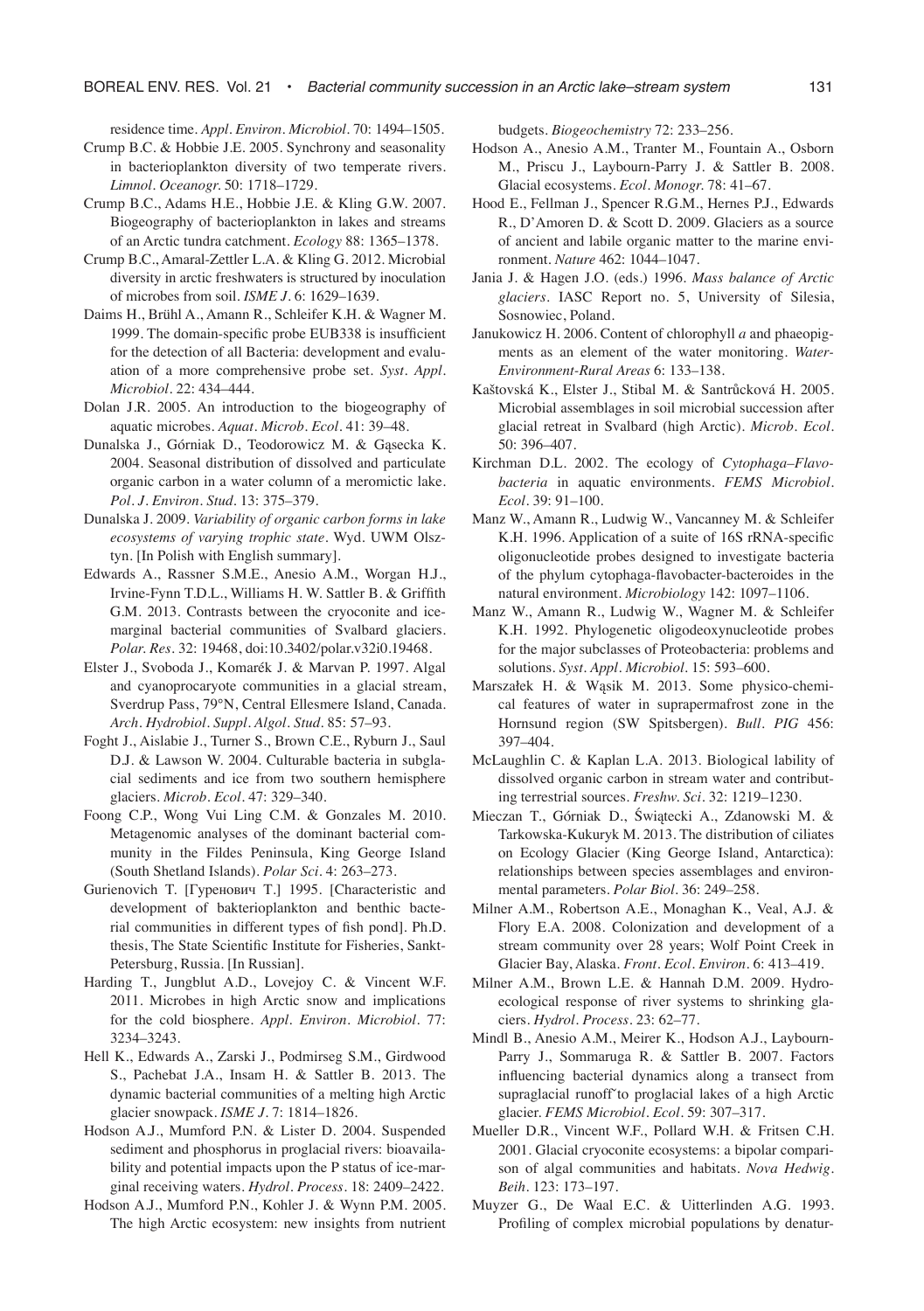ing gradient gel electrophoresis analysis of polymerase chain reaction-amplified genes coding for 16S rRNA. *Appl. Environ. Microbiol.* 59: 695–700.

- Muyzer G., Brinkhoff T., Nübel U., Santegoeds C., Schäfer H. & Waver C. 1998. Denaturing gradient gel electrophoresis (DGGE) in microbial ecology. In: Akkermans A.D.L., van Elsas J.D. & de Bruijn F.J. (eds.), *Molecular microbial ecology manual*, Kluwer Academic Publishers, Dordrecht, pp. 1–27.
- Muylaert K., Van der Gucht K., Vloemans N., Meester L.D., Gillis M. & Vyverman W. 2002. Relationship between bacterial community composition and bottom-up versus top-down variables in four eutrophic shallow lakes. *Appl. Environ. Microbiol.* 68: 4740–4750.
- Neef A. 1997. *Anwendung der in situ Einzelzell-Identifizierung von Bakterien zur Populationsanalyse in komplexen mikrobiellen Biozönosen*. Ph.D. thesis, Technische Universität, München.
- Norland S. 1993. The relationship between biomass and volume of bacteria. In: Kemp P.F., Sherr B.F., Sherr E.B. & Cole J.J. (eds.), *Aquatic microbial ecology*, Lewis Publishers, Boca Raton, pp. 303–307.
- Nübel U., Garcia-Pichel F., Kühl M. & Muyzer G. 1999. Quantifying microbial diversity: morphotypes, 16SrRNA genes, and carotenoids of oxygenic phototrophs in microbial mats. *Appl. Environ. Microbiol.* 65: 422–430.
- Nusch E.A. 1980. Comparison of different methods for chlorophyll and phaeopigments determination. *Arch. Hydrobiol.* 14: 14–36.
- Oerlemans J. 1998. Modelling glacier fluctuations. In: Haeberli W., Hoelzle M. & Suter S. (eds.), *Into the second century of worldwide glacier monitoring: prospects and strategies. Studies and reports in hydrology* vol. 56, World Glacier Monitoring Service, UNESCO, Paris, pp. 85–94.
- Pavoine S. & Bonsall M.B. 2011. Measuring biodiversity to explain community assembly: a unified approach. *Biol. Rev.* 86: 792–812.
- Pernthaler J., Glöckner F.O., Schonhuber W. & Amann R. 2001. Fluorescence in situ hybridization with rRNAtargeted oligonucleotide probes. In: Paul J. (ed.), *Methods in microbiology*: *marine microbiology*, vol. 30, Academic Press, London, pp. 207–210.
- Pomeroy L.R. & Wiebe W.J. 2001. Temperature and substrates as interactive limiting factors for marine heterotrophic bacteria. *Aquat. Microb. Ecol.* 23: 187–204.
- Porter K.G. & Feig Y.S. 1980. The use of DAPI for identifying and counting aquatic microflora. *Limnol. Oceanogr.*  25: 943–948*.*
- Portillo M.C., Anderson S.P. & Fierer N. 2012. Temporal variability in the diversity and composition of stream bacterioplankton communities. *Environ. Microbiol.* 14: 2417–2428.
- Priscu J.P., Adams E.E., Pearl H.W., Fritsen C.H., Dore J.E., Lisle J.T., Wolf C.F. & Mikucki J.A. 2002. Perennial Antarctic lake ice: a refuge for cyanobacteria in an extreme environment. In: Rogers S. & Castello J. (eds.), *Life in ancient ice*, Princeton Press, Princeton, pp. 22–49.
- Przybylak R. & Araźny A. 2006. Climatic conditions of the north-western part of Oscar II Land (Spitsbergen) in

the period between 1975 and 2000. *Pol. Polar Res.* 27: 133–152.

- Putland J.N. & Rivkin R.B. 1999. Influence of storage mode and duration on the microscopic enumeration of *Synechococcus* from a cold coastal ocean environment. *Aquat. Microb. Ecol.* 17: 191–199.
- Ram A.S.P., Boucher D., Sime-Ngando T., Debroas D. & Romagoux J.C.C. 2005. Phage bacteriolysis, protistan bacterivory potential, and bacterial production in a freshwater reservoir: coupling with temperature. *Microb. Ecol*. 50: 64–72.
- Roiha T., Tiirola M., Cazzanellin M. & Rautio M. 2012. Carbon quantity defines productivity while its quality defines community composition of bacterioplankton in subarctic ponds. *Aquat. Sci.* 74: 513–525*.*
- Roller C., Wagner M., Amann R., Ludwig W. & Schleifer K.H. 1994. *In situ* probing of Gram-positive bacteria with high DNA G+C content using 23S rRNA targeted oligonucleotides. *Microbiology* 140: 2849–2858.
- Řehák J., Ouhrabka V. & Braun M. 1990. New information about the interior drainage of a subpolar glacier and the structure of medial moraines of the southwest Spitsbergen. *Stud. Carstol.* 1: 15–56.
- Säwström C., Granéli W., Laybourn-Parry J. & Anesio A.M. 2007. High viral infection rates in Antarctic and Arctic bacterioplankton. *Environ. Microbiol*. 9: 250–255.
- Säwström C., Pearce I., Davidson A.T., Rosén P. & Laybourn-Parry J. 2008. Influence of environmental conditions, bacterial activity and viability on the viral component in 10 Antarctic lakes. *FEMS Microbiol. Ecol.* 63: 12–22.
- Schütte U.M.E., Abdo Z., Foster J., Ravel J., Bunge J., Solheim B. & Forney L.J. 2010. Bacterial diversity in a glacier foreland of the high Arctic. *Mol. Ecol.* 19: 54–66.
- Segawa T., Ushida K., Narita H., Kanda H. & Kohshima S. 2010. Bacterial communities in two Antarctic ice cores analyzed by 16S rRNA gene sequencing analysis. *Polar Sci.* 4: 215–227.
- Sharp M., Parkes J., Cragg B., Fairchild I.J., Lamb H. & Tranter M. 1999. Widespread bacterial populations at glacier beds and their relationship to rock weathering and carbon cycling. *Geology* 27: 107–110.
- Shiah F.K. & Ducklow H.W. 1994. Temperature and substrate regulation of bacterial abundance, production and specific growth-rate in Chesapeake Bay, USA. *Mar. Ecol. Prog. Ser.* 103: 297–308.
- Shinn E.A., Griffin D.W. & Seba D.B. 2003. Atmospheric transport of mold spores in clouds of desert dust. *Arch. Environ. Health* 58: 498–504.
- Sigler W.V., Crivii S. & Zeyer J. 2002. Bacterial succession in glacial forefield soils characterized by community structure, activity and opportunistic growth dynamics. *Microb. Ecol.* 44: 306–316.
- Sieracki M.E., Johnson P.W. & Sieburth J.McN. 1985. Detection, enumeration, and sizing of planktonic bacteria by image-analyzed epifluorescence microscopy. *Appl. Environ. Microbiol.* 49: 799–810.
- Singer G.A., Fasching C., Wilhelm L., Niggemann J., Steier P., Dittmar T. & Battin T.J*.* 2012. Biogeochemically diverse organic matter in Alpine glaciers and its down-